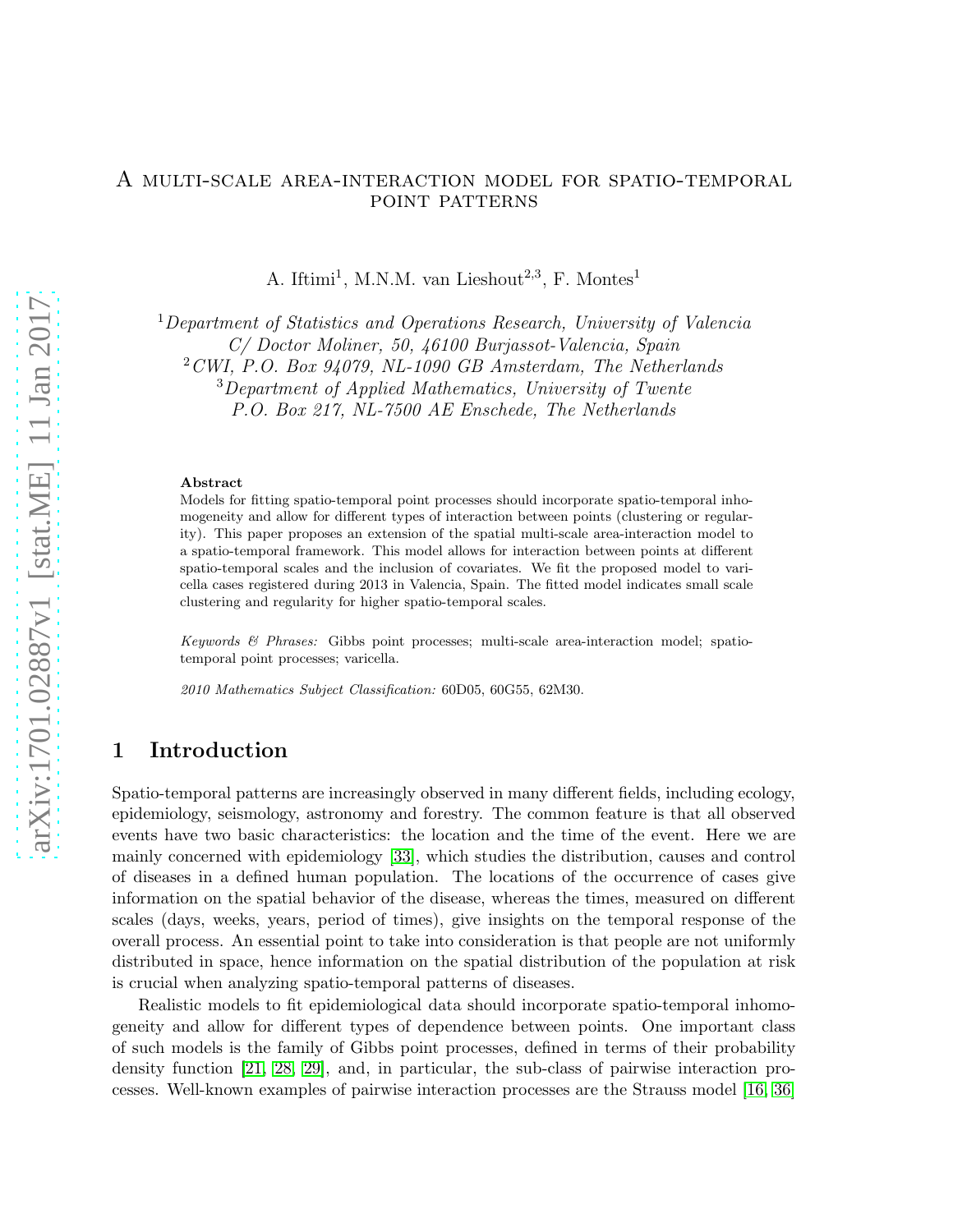or the hard core process, a particular case of the Strauss model where no points ever come closer to each other than a given threshold. However, pairwise interaction models are not always a suitable choice for fitting clustered patterns. A family of Markov point processes that can fit both clustered and ordered patterns is that of the area- or quermass-interaction models [\[2,](#page-20-1) [18\]](#page-21-3). These models are defined in terms of stochastic geometric functionals and display interactions of all orders. Methods for inference and perfect simulation are available in [\[10,](#page-20-2) [13,](#page-20-3) [17,](#page-21-4) [23\]](#page-21-5).

Most natural processes exhibit interaction at multiple scales. The classical Gibbs processes model spatial interaction at a single scale, nevertheless *multi-scale* generalizations have been proposed in the literature [\[1,](#page-19-0) [12,](#page-20-4) [24\]](#page-21-6). In this paper we propose an extension of the spatial multi-scale area-interaction model to a spatio-temporal framework.

The outline of the paper is as follows. Section [2](#page-1-0) provides some preliminaries in relation to notation and terminology. Section [3](#page-2-0) gives the definition and Markov properties of our spatiotemporal multi-scale area-interaction model. Section [4](#page-6-0) adapts simulation algorithms, such as the Metropolis-Hastings and the birth-and-death algorithms, to our context. Section [5](#page-8-0) treats the pseudo-likelihood method for inference as well as an extension of the Berman-Turner procedure. The ideas are illustrated on a simulated example. The model is applied to a varicella data set in Section [6.](#page-13-0) Section [7](#page-18-0) presents final remarks and a discussion of future work.

# <span id="page-1-0"></span>2 Preliminaries

A realization of a spatio-temporal point process consists of a finite number  $n \geq 0$  of distinct points  $(x_i, t_i)$ ,  $i = 1, \ldots, n$ , that are observed within a compact spatial domain  $W_S \subseteq \mathbb{R}^2$  and time interval  $W_T \subseteq \mathbb{R}$ . The pattern formed by the points will be denoted by  $\mathbf{x} = \{(x_i, t_i)\}_{i=1}^n$ . For a mathematically rigorous account, the reader is referred to [\[8,](#page-20-5) [9\]](#page-20-6).

We define the Euclidean norm  $||x|| = (x_1^2 + x_2^2)^{1/2}$  and the Euclidean metric  $d_{\mathbb{R}^2}(x, y) =$  $||x-y||$  for  $x = (x_1, x_2) \in \mathbb{R}^2$  and  $y = (y_1, y_2) \in \mathbb{R}^2$ . We need to treat space and time differently, thus on  $\mathbb{R}^2 \times \mathbb{R}$  we consider the supremum norm  $||(x,t)||_{\infty} = \max{||x||, |t|}$  and the supremum metric  $d((x, t), (y, s)) = ||(x, t) - (y, s)||_{\infty} = \max{||x - y||, |t - s|},$  where  $(x,t),(y,s)\in\mathbb{R}^2\times\mathbb{R}$ . Note that  $(\mathbb{R}^2\times\mathbb{R},d(\cdot,\cdot))$  as well as its restriction to  $W_S\times W_T$  is a complete, separable metric space. We write  $\mathcal{B}(\mathbb{R}^2 \times \mathbb{R}) = \mathcal{B}(\mathbb{R}^2) \otimes \mathcal{B}(\mathbb{R})$  for the Borel  $\sigma$ algebra and  $\ell$  for Lebesgue measure. We denote by  $\oplus$  the Minkowski addition of two sets  $A, B \subset \mathbb{R}^2$ , defined as the set  $A \oplus B = \{a + b : a \in A, b \in B\}.$ 

As stated in Section [1,](#page-0-0) Gibbs models form an important class of models able to fit epidemiological data exhibiting spatio-temporal inhomogeneity and interaction between points. In space, the Widom-Rowlinson *penetrable sphere model* [\[39\]](#page-22-2) produces clustered point patterns; the more general area-interaction model [\[2\]](#page-20-1) fits both clustered and inhibitory point patterns. In its most simple form, the area-interaction model is defined by its probability density

<span id="page-1-1"></span>(1) 
$$
p(\mathbf{x}) = \alpha \lambda^{n(\mathbf{x})} \gamma^{-A(\mathbf{x})}
$$

with respect to a unit rate Poisson process on  $W_S$ . Here  $\alpha$  is the normalizing constant, x is a spatial point configuration in  $W_S \subset \mathbb{R}^2$ ,  $n(\mathbf{x})$  is the cardinality of **x** and  $A(\mathbf{x})$  is the area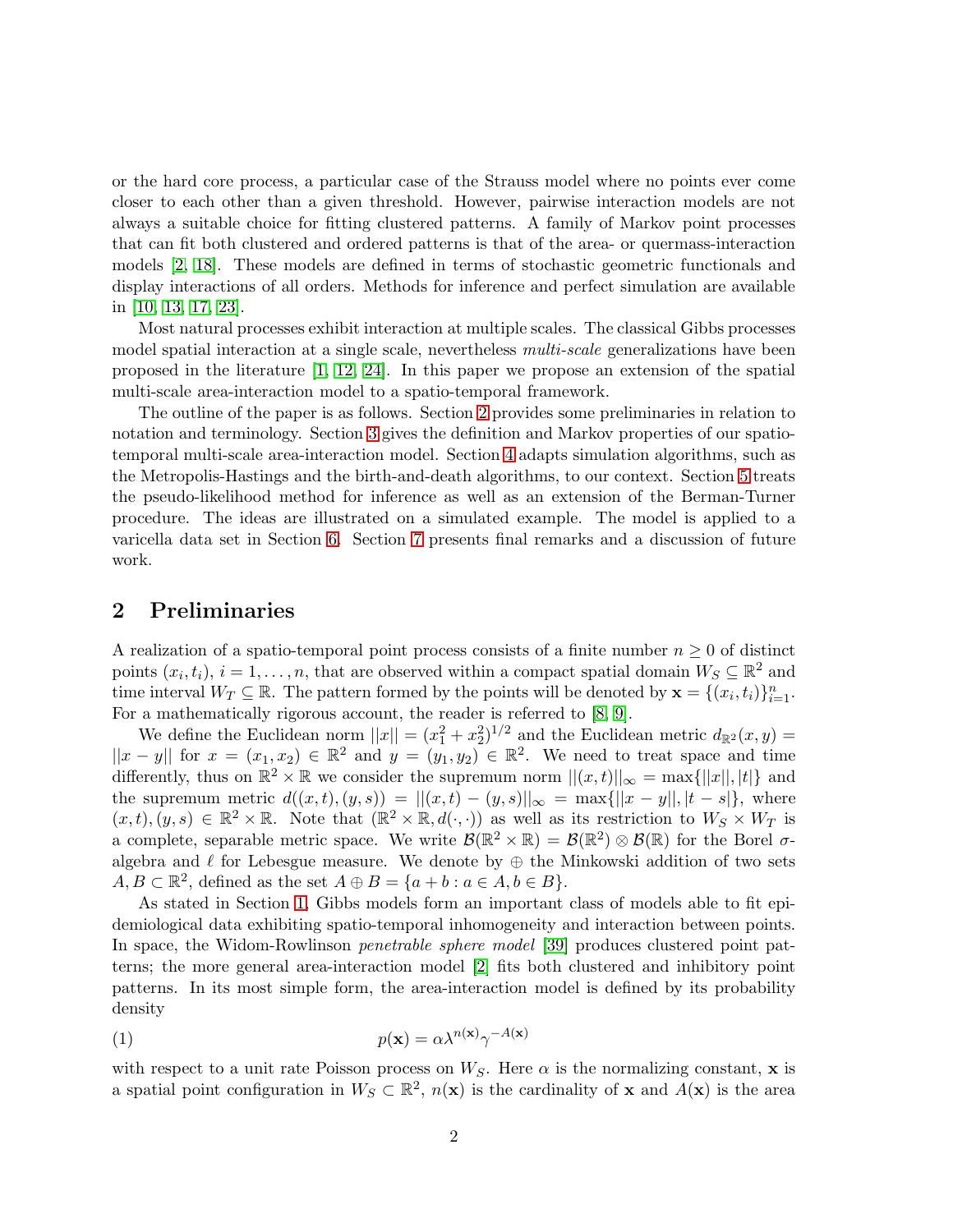of the union of discs of radius r centered at  $x_i \in \mathbf{x}$  restricted to  $W_S$ . The positive scalars  $\lambda$ ,  $\gamma$  and  $r > 0$  are the parameters of the model. Note that, as emphasized in [\[21\]](#page-21-0), Gibbsian interaction terms can be combined to yield more complex models. Doing so, [\[1,](#page-19-0) [12,](#page-20-4) [24\]](#page-21-6) develop an extension of the area-interaction process which incorporates both inhibition and attraction. We propose a further generalization of the area-interaction model to allow multiscale interaction in a spatio-temporal framework.

#### <span id="page-2-0"></span>3 Space-time area-interaction processes

Let **x** be a finite spatio-temporal point configuration on  $W_S \times W_T \subset \mathbb{R}^2 \times \mathbb{R}$ , that is, a finite set of points, including the empty set.

**Definition 1.** The spatio-temporal multi-scale area-interaction process is the point process with density

<span id="page-2-1"></span>(2) 
$$
p(\mathbf{x}) = \alpha \prod_{(x,t) \in \mathbf{x}} \lambda(x,t) \prod_{j=1}^{m} \gamma_j^{-\ell(\mathbf{x} \oplus G_j)}
$$

with respect to a unit rate Poisson process on  $W_S \times W_T$ , where  $\alpha > 0$  is a normalizing constant,  $\lambda \geq 0$  is a measurable and bounded function,  $\ell$  is Lebesgue measure restricted to  $W_S \times W_T$ ,  $\gamma_j > 0$  are the interaction parameters,  $G_j$  are some compact subsets of  $\mathbb{R}^2 \times \mathbb{R}$ with size depending on j,  $j = 1, \ldots, m, m \in \mathbb{N}$ , and  $\oplus$  denotes Minkowski addition.

Note that when x is the empty set,  $p(x) = \alpha$ . The interaction parameters have the same interpretation as for the spatial area-interaction model [\(1\)](#page-1-1). For fixed  $j \in \{1, \ldots, m\}$ , when  $0 < \gamma_j < 1$  we would expect to see *inhibition* between points at spatio-temporal scales determined by the definition of the compact set  $G_i$ . On the other hand, when  $\gamma_i > 1$  we expect *clustering* between the points. We observe that  $(2)$  reduces to an inhomogeneous Poisson process when  $\gamma_j = 1$  for all  $j \in \{1, \ldots, m\}.$ 

Covariates can be introduced in the model by letting the intensity function  $\lambda$  be a measurable and bounded function  $\lambda(x, t) = \rho(Z(x, t))$  of the covariate vector  $Z(x, t)$ .

The new model proposed in [\(2\)](#page-2-1) successfully extends the area-interaction model to multiscale interaction for spatio-temporal point patterns.

**Lemma 1.** The density [\(2\)](#page-2-1) is measurable and integrable for all  $\gamma_i$ ,  $j = 1, \ldots, m$ ,  $m \in \mathbb{N}$ .

*Proof.* Consider a point configuration, x. Since  $\ell$  is  $\sigma$ -finite and  $G_j$  is compact, the map  $\mathbf{x} \mapsto \ell(\mathbf{x} \oplus G_j)$  is measurable for any  $j = 1, \ldots, m$ . It follows that the map  $\mathbf{x} \mapsto \exp[-\ell(\mathbf{x} \oplus G_j)]$  $G_j$ ) log  $\gamma_j$ ] is measurable for any  $j = 1, ..., m$ . The map  $\mathbf{x} \mapsto \prod_{x_i \in \mathbf{x}} \lambda(x_i, t_i)$  is also measurable by assumption, hence the density [\(2\)](#page-2-1) is measurable.

To determine if [\(2\)](#page-2-1) is integrable, we observe that  $0 \leq \ell(\mathbf{x} \oplus G_i) \leq \ell(W_S \times W_T) < \infty$ . The function  $\lambda$  is integrable by assumption, hence [\(2\)](#page-2-1) is dominated by an integrable function, and therefore integrable. 口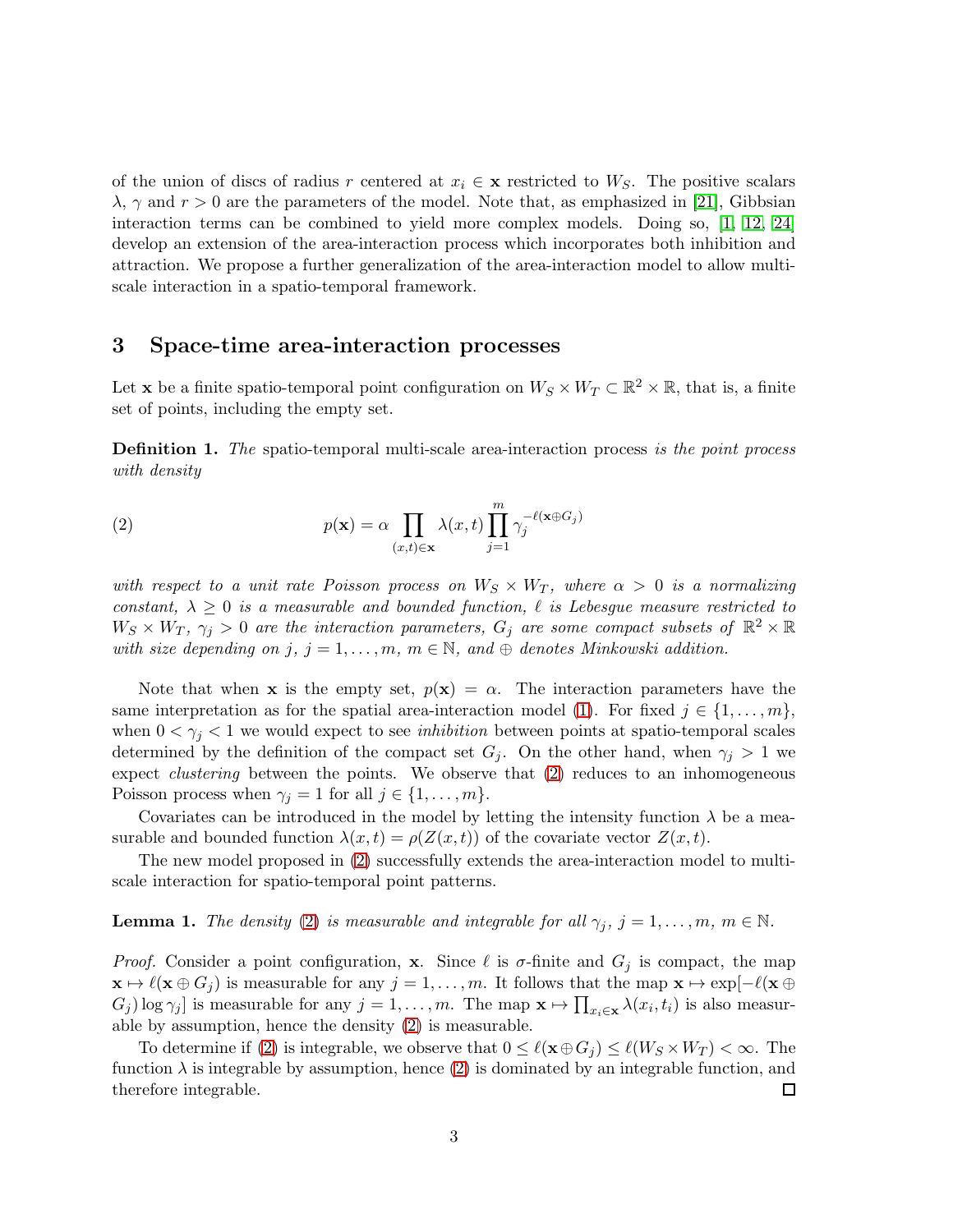As a further simplification, for fixed  $j \in \{1, \ldots, m\}$ , consider the case where  $\mathbf{x} \oplus G_j =$  $\bigcup_{(x,t)\in\mathbf{x}}\mathcal{C}_{r_j}^{t_j}(x,t)$  is the union of all cylinders with radius  $(r_j,t_j)$  centered in  $(x,t)$  taken over all  $(x, t) \in \mathbf{x}$ . We define the cylinder with radius  $(r_j, t_j)$  by

$$
\mathcal{C}_{r_j}^{t_j}(x,t) = \{(y,s) \in W_S \times W_T : ||x - y|| \le r_j, |t - s| \le t_j\}.
$$

Then  $\mathbf{x} \oplus G_j$  is the set of all points within the cylinders  $\mathcal{C}_{r_j}^{t_j}(x,t)$  centered in points of  $\mathbf{x}$  and the expression [\(2\)](#page-2-1) reads

<span id="page-3-2"></span>(3) 
$$
p(\mathbf{x}) = \alpha \prod_{(x,t) \in \mathbf{x}} \lambda(x,t) \prod_{j=1}^{m} \gamma_j^{-\ell(\cup_{(x,t) \in \mathbf{x}} \mathcal{C}_{r_j}^{t_j}(x,t))},
$$

where  $(r_i, t_j)$  are pairs of *irregular parameters* [\[4\]](#page-20-7) of the model and  $\gamma_i$  are interaction parameters,  $j = 1, \ldots, m$ . The function  $\lambda$  is here assumed known for simplicity, but could also depend on further parameters.



<span id="page-3-0"></span>Figure 1: An illustration of possible  $x \oplus G$  (cylinders around the points), where the black dots represent points of the process.

Figure [1](#page-3-0) shows an illustration of  $\mathbf{x} \oplus G_j$ . When  $0 < \gamma_j < 1$ , point configurations such as the one on the left are likely to be observed (inhibition between points), whereas for large  $\gamma_i > 1$ , point configurations such as the one on the right are more likely to be observed (attraction between points).

#### <span id="page-3-3"></span>3.1 Markov properties

Let ~ on  $\mathbb{R}^2 \times \mathbb{R}$  be a symmetric and reflexive relation on  $\mathbb{R}^2 \times \mathbb{R}$ , i.e. for any  $(x, t), (y, s) \in$  $\mathbb{R}^2 \times \mathbb{R}, (x,t) \sim (y,s) \Leftrightarrow (y,s) \sim (x,t)$  and  $(x,t) \sim (x,t)$ . Two points  $(x,t)$  and  $(y,s)$  are said to be *neighbors* if  $(x,t) \sim (y, s)$ . An example of a fixed range relation on  $\mathbb{R}^2 \times \mathbb{R}$  is

<span id="page-3-1"></span>(4) 
$$
(x,t) \sim (y,s) \Leftrightarrow (x,t) \oplus G \cap (y,s) \oplus G \neq \emptyset,
$$

where  $G = C_{r_1}^{t_1}$  is a cylinder of radius  $(r_1, t_1)$ .

**Definition 2.** A point process has the Markov property [\[21,](#page-21-0) [30\]](#page-21-7) with respect to the symmetric, reflexive relation  $\sim$ , if, for all point configurations x with  $p(x) > 0$ , the following conditions are fulfilled: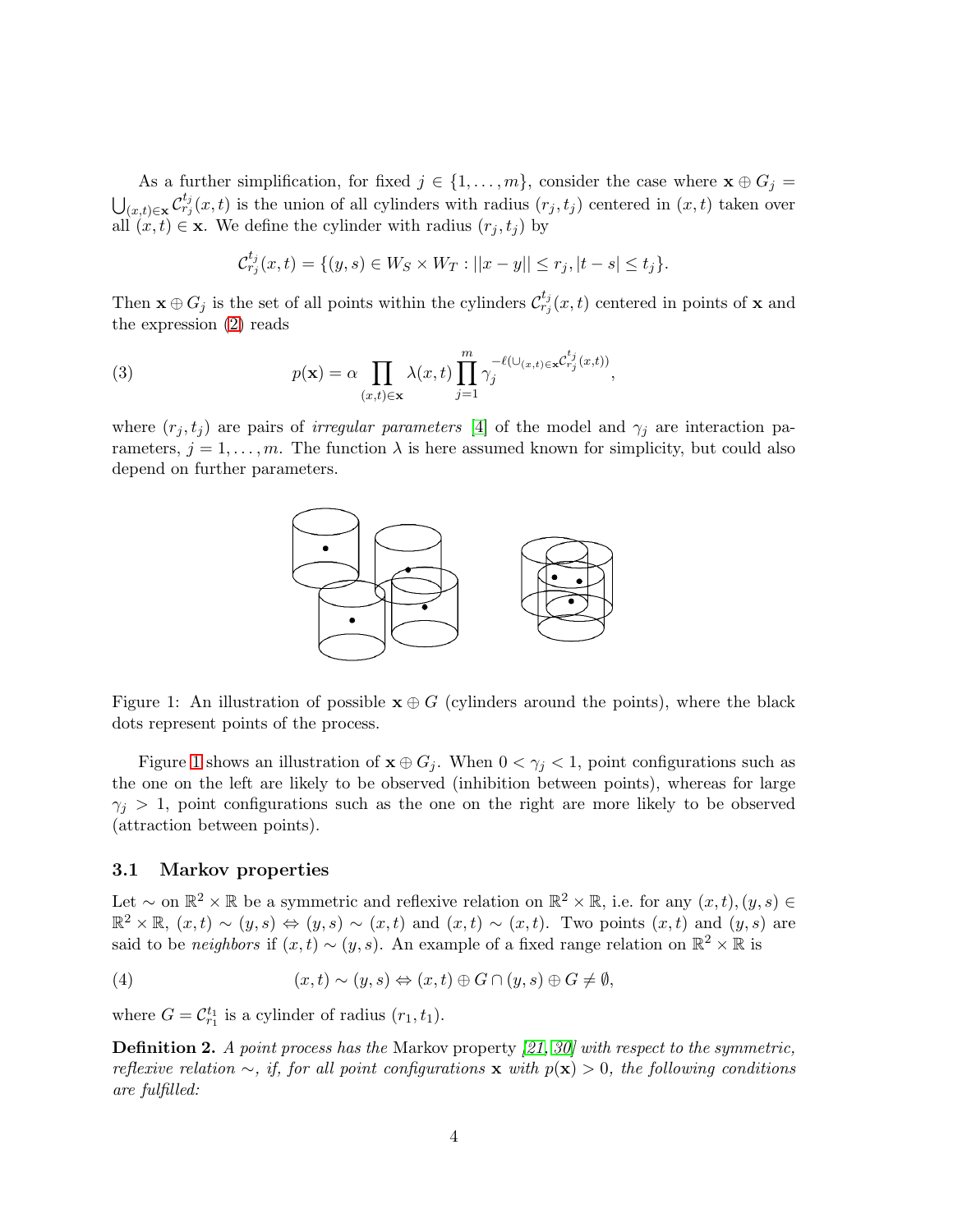- 1.  $p(\mathbf{y}) > 0$  for all  $\mathbf{y} \subseteq \mathbf{x}$ ;
- 2. the likelihood ratio  $\frac{p(\mathbf{x} \cup \{(y,s)\})}{p(\mathbf{x})}$  for adding a new point  $(y,s)$  to a point configuration x depends only on points  $(x, t) \in x$  such that  $(y, s) \sim (x, t)$ , i.e. depends only on the neighbors of  $(y, s)$ .

<span id="page-4-1"></span>Lemma 2. The spatio-temporal multi-scale area-interaction process [\(2\)](#page-2-1) is a Markov point process with respect to the relation [\(4\)](#page-3-1) in the sense of [\[30\]](#page-21-7).

*Proof.* Note that if  $p(x) > 0$ , since  $\lambda(x, t) > 0$  for all  $(x, t) \in x$ , then whenever  $y \subseteq x$ , also  $p(\mathbf{y}) > 0$ . The likelihood ratio

(5)  
\n
$$
\frac{p(\mathbf{x} \cup \{(y,s)\})}{p(\mathbf{x})} = \frac{\alpha \left(\prod_{(x,t) \in \mathbf{x}} \lambda(x,t)\right) \lambda(y,s) \prod_{j=1}^{m} \gamma_j^{-\ell((\mathbf{x} \cup \{(y,s)\}) \oplus G_j)}}{\alpha \prod_{(x,t) \in \mathbf{x}} \lambda(x,t) \prod_{j=1}^{m} \gamma_j^{-\ell(\mathbf{x} \oplus G_j)}}
$$
\n
$$
= \lambda(y,s) \prod_{j=1}^{m} \gamma_j^{-\ell(((y,s) \oplus G_j) \setminus (\mathbf{x} \oplus G_j))}.
$$

<span id="page-4-0"></span>Note that

$$
((y,s)\oplus G_j)\setminus(\mathbf{x}\oplus G_j)=( (y,s)\oplus G_j)\cap\left[\bigcup_{(x,t)\in\mathbf{x}}(x,t)\oplus G_j\right]^C
$$
  
=
$$
((y,s)\oplus G_j)\cap\left[\bigcup_{(x,t)\sim(y,s)}(x,t)\oplus G_j\right]^C, \quad \forall j=1,\ldots,m.
$$

Thus [\(5\)](#page-4-0) depends only on the newly added point  $(y, s)$  and its neighbors. Hence [\(2\)](#page-2-1) defines a Markov point process with respect to  $\sim$ .  $\Box$ 

It follows that the density  $p(\cdot)$  in [\(2\)](#page-2-1) is Markov at range  $2 \max\{(r_j, t_j)\}, j = 1, \ldots, m$ . Define the Papangelou conditional intensity of a point process with density  $p$  by

$$
\lambda((y,s);\mathbf{x}) = \frac{p(\mathbf{x} \cup \{(y,s)\})}{p(\mathbf{x})},
$$

whenever  $p(\mathbf{x}) > 0$  and  $(y, s) \in \mathbf{x}$ . Then, for the spatio-temporal multi-scale area-interaction process, by the proof of Lemma [2](#page-4-1) we obtain that

<span id="page-4-2"></span>(6) 
$$
\lambda((y,s);\mathbf{x}) = \lambda(y,s) \prod_{j=1}^m \gamma_j^{-\ell(\mathcal{C}_{r_j}^{t_j}(y,s) \setminus \bigcup_{(x,t) \in \mathbf{x}} \mathcal{C}_{r_j}^{t_j}(x,t))},
$$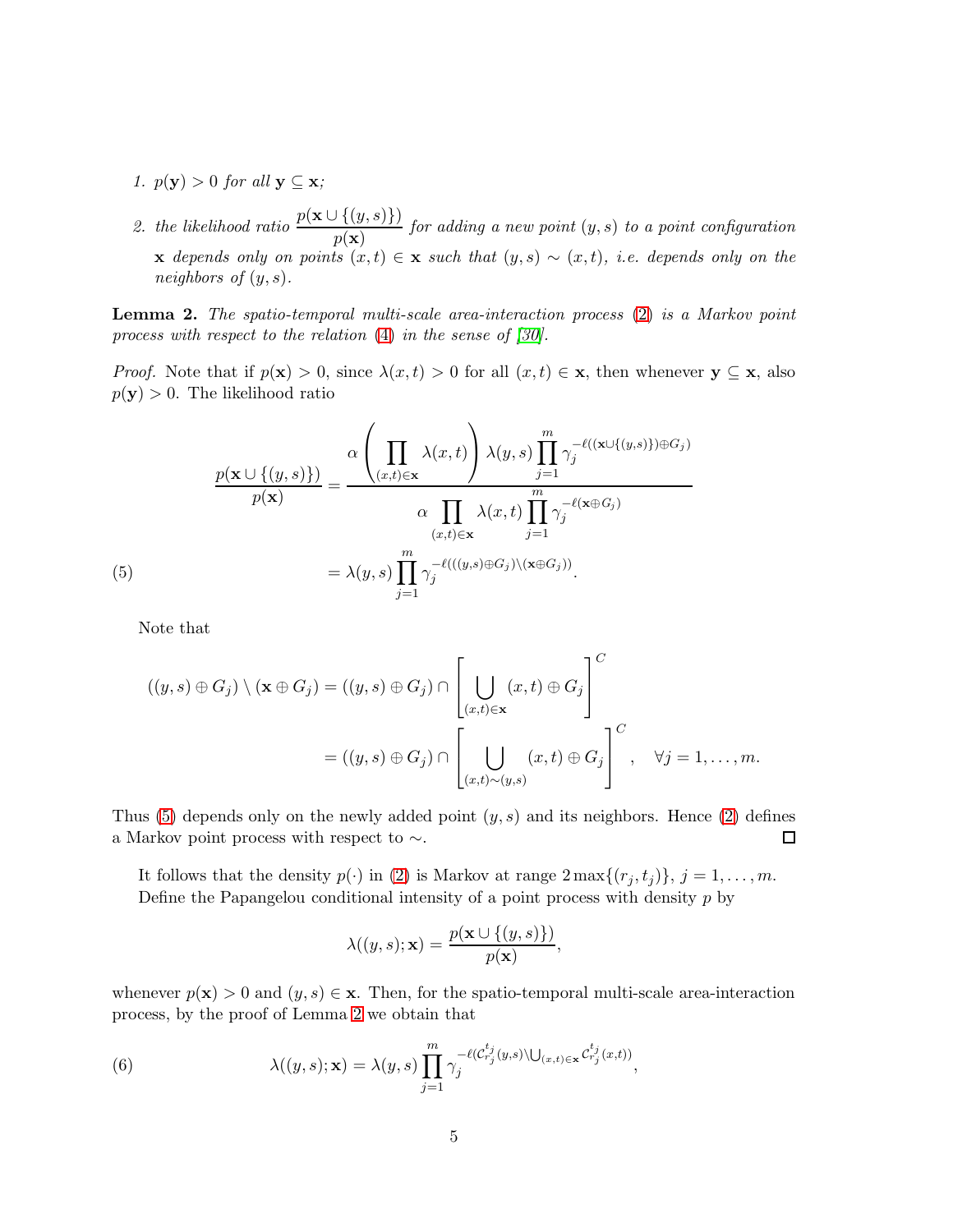or, upon transformation to a logarithmic scale,

$$
\log \lambda((y,s);\mathbf{x}) = \log \lambda(y,s) - \sum_{j=1}^m (\log \gamma_j) \ell\left( \mathcal{C}_{r_j}^{t_j}(y,s) \setminus \bigcup_{(x,t) \in \mathbf{x}} \mathcal{C}_{r_j}^{t_j}(x,t) \right).
$$

Note that  $\lambda(y, s)$  may be 0, thus making  $\log \lambda(y, s)$  ill-defined.

Write  $\eta_j = \log \gamma_j$ . Then, whenever well-defined,

$$
\log \lambda((y,s);\mathbf{x}) = \log \lambda(y,s) - \sum_{j=1}^{m} \eta_j \int_{W_S \times W_T} \mathbf{1}\{(z,u) \in C_{r_j}^{t_j}(y,s) \setminus \bigcup_{(x,t) \in \mathbf{x}} C_{r_j}^{t_j}(x,t)\} dz du
$$
  
(7)  

$$
= \log \lambda(y,s) - \sum_{j=1}^{m} \int_{\mathrm{F}_{r_j}^{t_j}(y,s)} \sum_{i=j}^{m} \eta_i \mathbf{1}\{(z,u) \notin \bigcup_{(x,t) \in \mathbf{x}} C_{r_i}^{t_i}(x,t)\} dz du,
$$

<span id="page-5-1"></span>where  $F^{t_j}_{r_j}(x,t)$  is the difference between two concentric cylinders  $\mathcal{C}^{t_j}_{r_j}(x,t)$  and  $\mathcal{C}^{t_{j-1}}_{r_{j-1}}(x,t)$ .



<span id="page-5-0"></span>Figure 2: (Left) An illustration of  $F^{t_j}_{r_j}$  where the blue annulus corresponds to  $\{(y, s) \in$  $W_S \times W_T : r_{j-1} < ||x - y|| \leq r_j, |t - s| \leq t_{j-1}$ , the two green annuli represent  $\{(y, s) \in$  $W_S \times W_T : r_{j-1} < ||x-y|| \leq r_j, t_{j-1} < |t-s| \leq t_j$  and the two red cylinders are  $\{(y, s) \in$  $W_S \times W_T : ||x - y|| \leq r_{j-1}, t_{j-1} < |t - s| \leq t_j$ . (Right) Multi-scale behavior.

Indeed,

$$
F_{r_j}^{t_j}(x,t) = C_{r_j}^{t_j}(x,t) \setminus C_{r_{j-1}}^{t_{j-1}}(x,t)
$$
  
= 
$$
\begin{cases} (y,s) \in W_S \times W_T: & r_{j-1} < ||x-y|| \le r_j, |t-s| \le t_{j-1} \text{ or } \\ (y,s) \in W_S \times W_T: & r_{j-1} < ||x-y|| \le r_j, t_{j-1} < |t-s| \le t_j \text{ or } \\ ||x-y|| \le r_{j-1}, t_{j-1} < |t-s| \le t_j \end{cases}
$$
,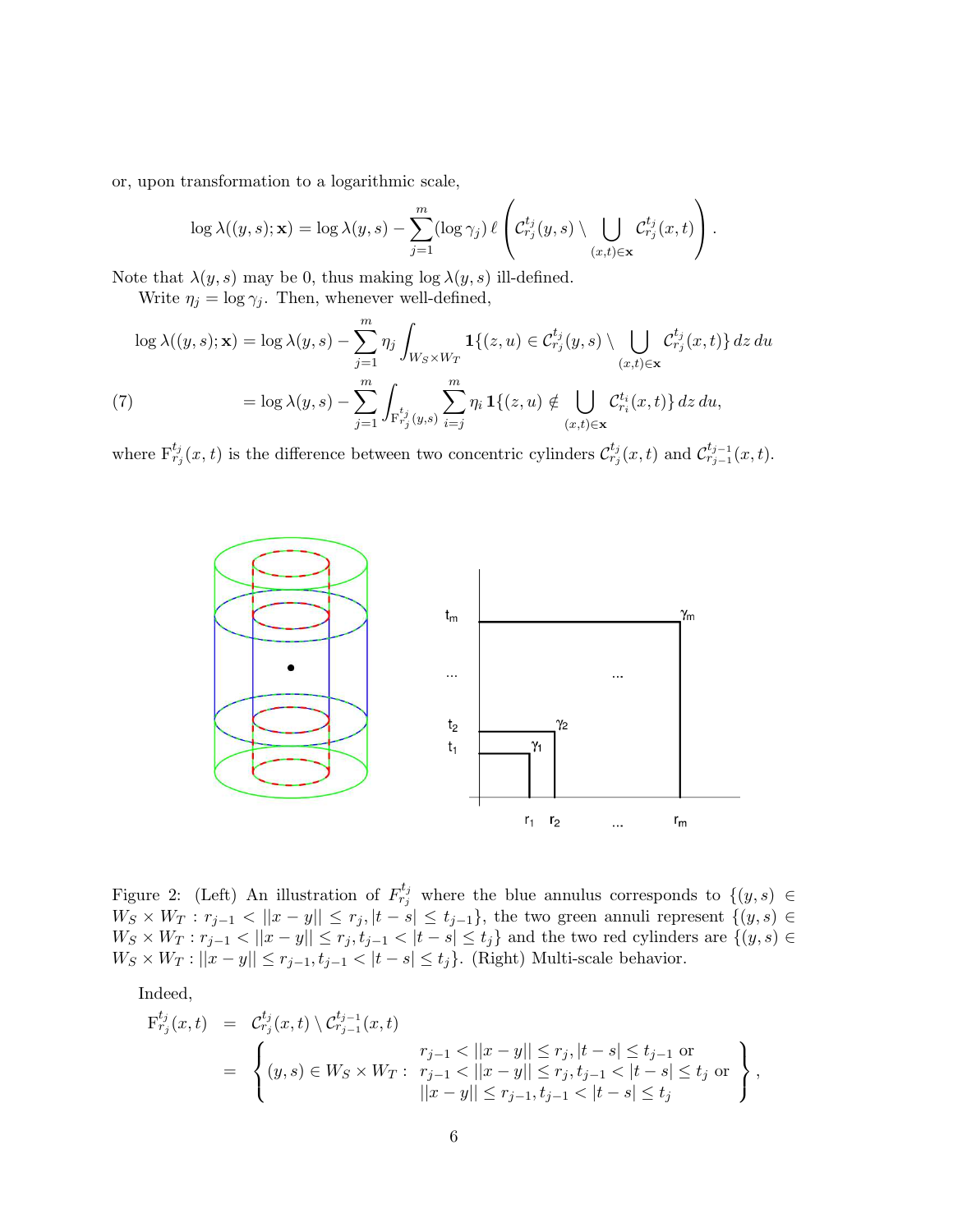with  $0 = r_0 < r_1 < \cdots < r_m$  and  $0 = t_0 < t_1 < \cdots < t_m$ . The left-most panel of Figure [2](#page-5-0) shows an illustration of  $F_{r_j}^{t_j}$  for fixed  $r_j, t_j$ . The blue annulus corresponds to  $\{(y, s) \in$  $W_S \times W_T : r_{j-1} < ||x-y|| \leq r_j$ ,  $|t-s| \leq t_{j-1}$ , the two green annuli represent  $\{(y,s) \in$  $W_S \times W_T : r_{j-1} < ||x-y|| \le r_j, t_{j-1} < |t-s| \le t_j$  and the two red cylinders form  $\{(y, s) \in W_S \times W_T : ||x - y|| \leq r_{j-1}, t_{j-1} < |t - s| \leq t_j\}.$  If, for  $(y, s), ||y - x|| > 2r_m, |s - t| >$  $2t_m, \forall (x, t) \in \mathbf{x}$ , then

$$
\log \lambda((y, s); \mathbf{x}) = \log \lambda(y, s) - \sum_{j=1}^{m} \left( \sum_{i=j}^{m} \eta_i \right) \ell(\mathbf{F}_{r_j}^{t_j}(y, s))
$$

$$
= \log \lambda(y, s) - \sum_{j=1}^{m} \eta_j \ell(C_{r_j}^{t_j}(y, s)).
$$

To conclude this discussion, note that, in accordance with [\[12\]](#page-20-4),

$$
p(\mathbf{x}) = \alpha \prod_{(x,t) \in \mathbf{x}} \lambda(x,t) \exp \left[-\sum_{j=1}^{m} \alpha_j \ell(F_{r_j}^{t_j}(\mathbf{x}))\right],
$$

where  $\alpha_j = \sum_{i \geq j} \eta_i$  and  $F_{r_j}^{t_j}(\mathbf{x}) = (\mathbf{x} \oplus G_j) \setminus (\mathbf{x} \oplus G_{j-1})$  As before,  $G_j = C_{r_j}^{t_j}$ .

The model in [\(2\)](#page-2-1) with Papangelou conditional intensity defined by [\(7\)](#page-5-1) allows for models whose interaction behavior varies across spatio-temporal scales, for example, inhibition at small scales, attraction at larger scales and randomness beyond. The different spatio-temporal scales,  $(r_j, t_j)$ , are defined according to  $F_{r_j}^{t_j}$ . Indeed, a point  $(z, u)$  in  $F_{r_j}^{t_j}(\mathbf{x})$  contributes a term  $\alpha_i$  to the energy (the negative of the exponential term) in  $p(\mathbf{x})$ . The right-most panel of Figure [2](#page-5-0) shows a visual representation of this multi-scale behavior.

An important property of Markov densities is the fact that the Papangelou conditional intensity,  $\lambda((y, s); \mathbf{x})$ , depends only on  $(y, s)$  and its neighbors in  $\mathbf{x}$ , and is computationally convenient. This property will be exploited in the next section to design simulation algorithms for generating realisations of the model.

## <span id="page-6-1"></span><span id="page-6-0"></span>4 Simulation

#### 4.1 The Metropolis-Hastings algorithm

Consider a Markov point process on  $W_S \times W_T \subseteq \mathbb{R}^2 \times \mathbb{R}$  defined by its density  $p(\cdot)$ . The Metropolis-Hastings algorithm, first introduced in statistical physics [\[5,](#page-20-8) [22\]](#page-21-8), is a tool for constructing a Markov process with limit distribution defined by  $p(\cdot)$ .

Metropolis-Hastings algorithms are discrete time Markov processes where transitions are defined as the proposal of a new state that is accepted or rejected based on the likelihood of the proposed state compared with the old state. We consider two types of proposals: addition  $(birth)$  and deletion  $(death)$  of a point. The likelihood ratio of the new state in comparison with the old state, for these type of transitions, is the (reciprocal) conditional intensity.

More precisely, consider the point configuration x. We can propose either a birth or a death with respective probabilities  $q(x)$  and  $1 - q(x)$  that depend on x. For a birth, a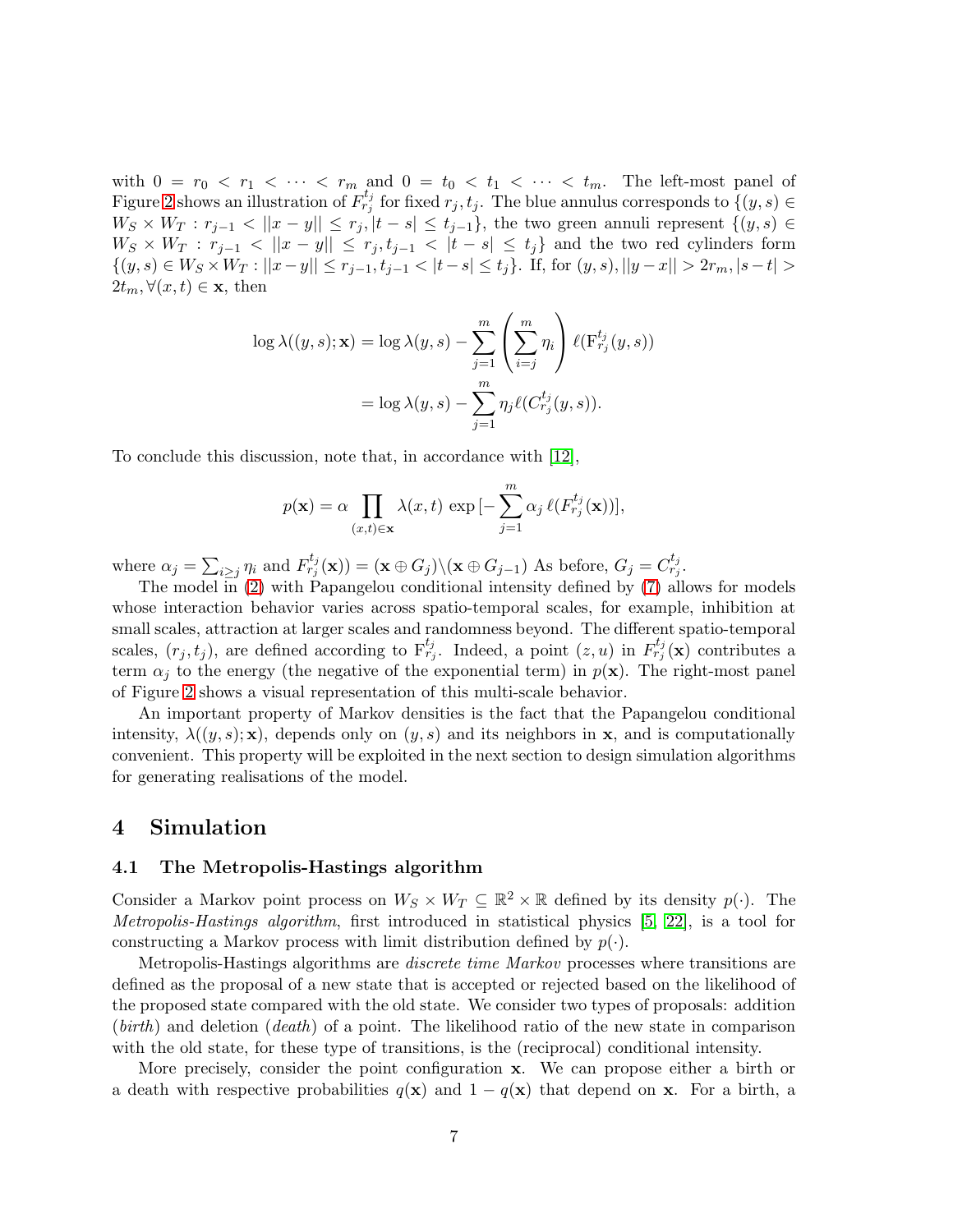new point  $u \in W_S \times W_T$  is sampled from a probability density  $b(\mathbf{x}, \cdot)$  and the new point configuration  $\mathbf{x} \cup \{u\}$  is accepted with probability  $A(\mathbf{x}, \mathbf{x} \cup \{u\})$ , otherwise the state remains unchanged, x. For a death, the point  $x \in \mathbf{x}$  chosen to be eliminated is selected according to a discrete probability distribution  $d(\mathbf{x}, \cdot)$  on x, and the proposal  $\mathbf{x} \setminus \{x\}$  is accepted with probability  $A(\mathbf{x}, \mathbf{x} \setminus \{x\})$ , otherwise the state remains unchanged.

In general, we can choose  $b(\cdot, \cdot), d(\cdot, \cdot)$  and  $q(\cdot)$  as we prefer. However, an important condition to consider is that of detailed balance, and therefore time-reversibility of the Markov process,

<span id="page-7-0"></span>(8) 
$$
q(\mathbf{x}) b(\mathbf{x}, u) A(\mathbf{x}, \mathbf{x} \cup \{u\}) p(\mathbf{x}) =
$$

$$
(1 - q(\mathbf{x} \cup \{u\})) d(\mathbf{x} \cup \{u\}, u) A(\mathbf{x} \cup \{u\}, \mathbf{x}) p(\mathbf{x} \cup \{u\}).
$$

For simplicity, consider the case that births and deaths are equally likely and sampled uniformly, that is,  $q \equiv 1/2$ ,  $b \equiv 1/\ell(W_S \times W_T)$  and  $d(\mathbf{x}, \cdot) = 1/n(\mathbf{x})$ , where  $n(\mathbf{x})$  is the number of points in the point configuration x. Then [\(8\)](#page-7-0) reduces to

$$
\frac{1}{2} \frac{1}{\ell(W_S \times W_T)} A(\mathbf{x}, \mathbf{x} \cup \{u\}) p(\mathbf{x}) = \left(1 - \frac{1}{2}\right) \frac{1}{n(\mathbf{x}) + 1} A(\mathbf{x} \cup \{u\}, \mathbf{x}) p(\mathbf{x} \cup \{u\})
$$

$$
\frac{1}{\ell(W_S \times W_T)} A(\mathbf{x}, \mathbf{x} \cup \{u\}) p(\mathbf{x}) = \frac{1}{n(\mathbf{x}) + 1} A(\mathbf{x} \cup \{u\}, \mathbf{x}) p(\mathbf{x} \cup \{u\})
$$

$$
\frac{A(\mathbf{x}, x \cup \{u\})}{A(\mathbf{x} \cup \{u\}, \mathbf{x})} = \underbrace{\frac{\ell(W_S \times W_T)}{n(\mathbf{x}) + 1} \times \frac{p(\mathbf{x} \cup \{u\})}{p(\mathbf{x})}}_{=r(\mathbf{x}, u)}.
$$

Thus, more likely configurations can be favored by setting  $A(\mathbf{x}, \mathbf{x} \cup \{u\}) = \min\{1, r(\mathbf{x}, u)\},$ and  $A(\mathbf{x} \cup \{u\}, \mathbf{x}) = \min\{1, 1/r(\mathbf{x}, u)\}.$  Therefore, using equation [\(6\)](#page-4-2), for the spatio-temporal multi-scale area-interaction process [\(2\)](#page-2-1), the ratio  $r(\mathbf{x}, u)$  for  $u = (y, s)$  reduces to

(9) 
$$
r(\mathbf{x}, u) = \frac{\ell(W_S \times W_T)}{n(\mathbf{x}) + 1} \lambda(y, s) \prod_{j=1}^m \gamma_j^{-\ell(\mathcal{C}_{r_j}^{t_j}(y, s) \setminus \bigcup_{(x, t) \in \mathbf{x}} \mathcal{C}_{r_j}^{t_j}(x, t))}.
$$

In practice, we will use the logarithmic form of the conditional intensity as given in equation [\(7\)](#page-5-1). When the region  $W_S \times W_T$  is irregular we use rejection sampling to generate a point uniformly at random from  $W_S \times W_T$ .

#### 4.2 Birth-and-death-processes

In this section we discuss methods for simulating [\(2\)](#page-2-1) using birth-and-death processes [\[25\]](#page-21-9). The birth-and-death process is a *continuous time Markov* process where the transition from one state to another is given by either a birth or a death. A birth is the transition from a point configuration  $\mathbf{x} \in W_S \times W_T \subseteq \mathbb{R}^2 \times \mathbb{R}$  to  $\mathbf{x} \cup \{u\}$  by adding the point  $u \in W_S \times W_T$ . A death is the transition from a point configuration **x** to **x**  $\{x\}$  by eliminating a point  $x \in \mathbf{x}$ . We denote by  $b(\mathbf{x}, u) du$  the transition rate for a birth and by  $d(\mathbf{x}, x)$  the transition rate of a death. The total birth rate from x is the integral

$$
B(\mathbf{x}) = \int_{W_S \times W_T} b(\mathbf{x}, u) \, du
$$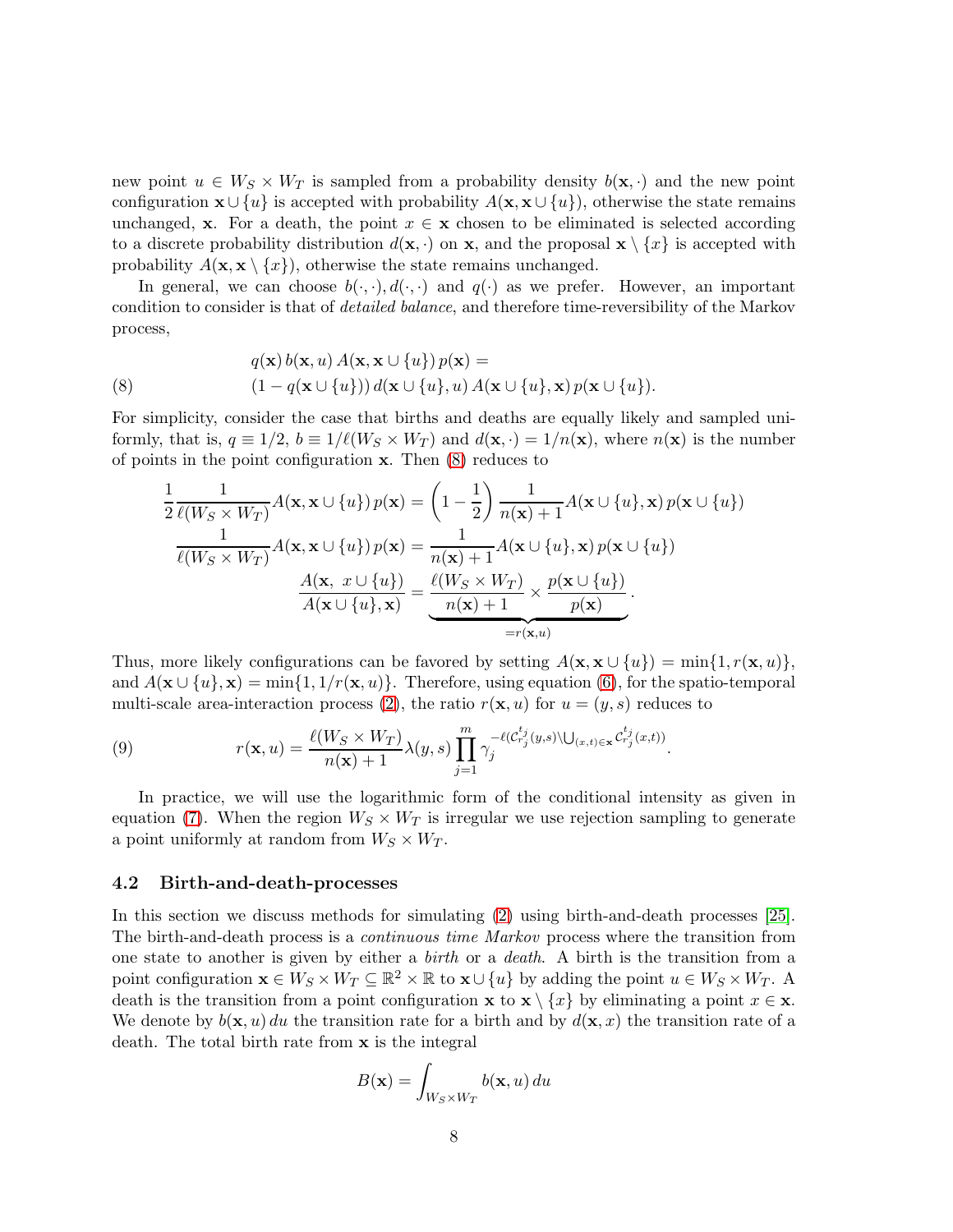and the total death rate is

$$
D(\mathbf{x}) = \sum_{x \in \mathbf{x}} d(\mathbf{x}, x).
$$

The process stays in state  $X^{(n)} = \mathbf{x}$  for an exponentially distributed random sojourn time  $T^{(n)}$  with mean  $1/(B(\mathbf{x}) + D(\mathbf{x}))$ . The detailed balance equations are given by

(10) 
$$
b(\mathbf{x}, u) p(\mathbf{x}) = d(\mathbf{x} \cup \{u\}, u) p(\mathbf{x} \cup \{u\}).
$$

We consider the particular case when the death rate is constant [\[27\]](#page-21-10),  $d(\mathbf{x}, x) = 1$ . Hence, for the spatio-temporal multi-scale area-interaction process [\(2\)](#page-2-1), the birth rate is given by the conditional intensity (cf. equation [\(6\)](#page-4-2))

<span id="page-8-1"></span>(11) 
$$
b(\mathbf{x}, (y, s)) = \frac{p(\mathbf{x} \cup \{(y, s)\})}{p(\mathbf{x})} = \lambda(y, s) \prod_{j=1}^{m} \gamma_j^{-\ell(\mathcal{C}_{r_j}^{t_j}(y, s) \setminus \bigcup_{(x, t) \in \mathbf{x}} \mathcal{C}_{r_j}^{t_j}(x, t))}.
$$

For computation of the ratio in equation [\(11\)](#page-8-1) we will use the logarithmic form of the conditional intensity as in equation [\(7\)](#page-5-1).

Following [\[20,](#page-21-11) [21\]](#page-21-0) we define an algorithm for simulating a birth-and-death process and generate the successive states  $X^{(n)}$  and the sojourn times  $T^{(n)}$  as detailed in Algorithm [1](#page-8-2) which incorporates a rejection sampling step for computational convenience. Define a threshold  $w(\mathbf{x})$ , and, for  $u \notin \mathbf{x}$ , set

$$
g(\mathbf{x}, u) = \begin{cases} b(\mathbf{x}, u), & \text{if } b(\mathbf{x}, u) \ge w(\mathbf{x}) \\ w(\mathbf{x}), & \text{otherwise.} \end{cases}
$$

A common choice is to take  $w(\mathbf{x})$  equal to an upper bound to the conditional intensity.

Denote by  $G(\mathbf{x})$  the integral of g. We generate the sequence of  $(X^{(n)}, T^{(n)})$  as follows.

<span id="page-8-2"></span>Algorithm 1. Initialize  $X^{(0)} = \mathbf{x}_0$  for some finite point configuration with density function  $p(\mathbf{x}_0) > 0$ . For  $n = 0, 1, ...,$  if  $X^{(n)} = \mathbf{x}$ , compute  $D = D(\mathbf{x})$ ,  $G = G(\mathbf{x})$  and set  $T^{(n)} = 0$ .

- Add an exponentially distributed time to  $T^{(n)}$  with mean  $1/(D+G);$
- with probability  $D/(D+G)$  generate a death  $X^{(n+1)} = \mathbf{x} \setminus \{x\}$  by eliminating one of the current points  $x \in \mathbf{x}$  at random according to distribution  $d(\cdot, \cdot)$  and stop;
- else sample a point u from  $g(\mathbf{x}, u)/G$ ; with probability  $b(\mathbf{x}, u)/g(\mathbf{x}, u)$  accept the birth  $X^{(n+1)} = \mathbf{x} \cup \{u\}$  and stop; otherwise repeat the whole algorithm.

### <span id="page-8-0"></span>5 Inference

#### 5.1 Pseudo-likelihood method

In this section, we assume that the function  $\lambda$  is known and denote by  $\theta = (\gamma_1, \gamma_2, \dots, \gamma_m)$ the interaction parameters in model [\(3\)](#page-3-2). To estimate  $\theta$ , we may use pseudo-likelihood which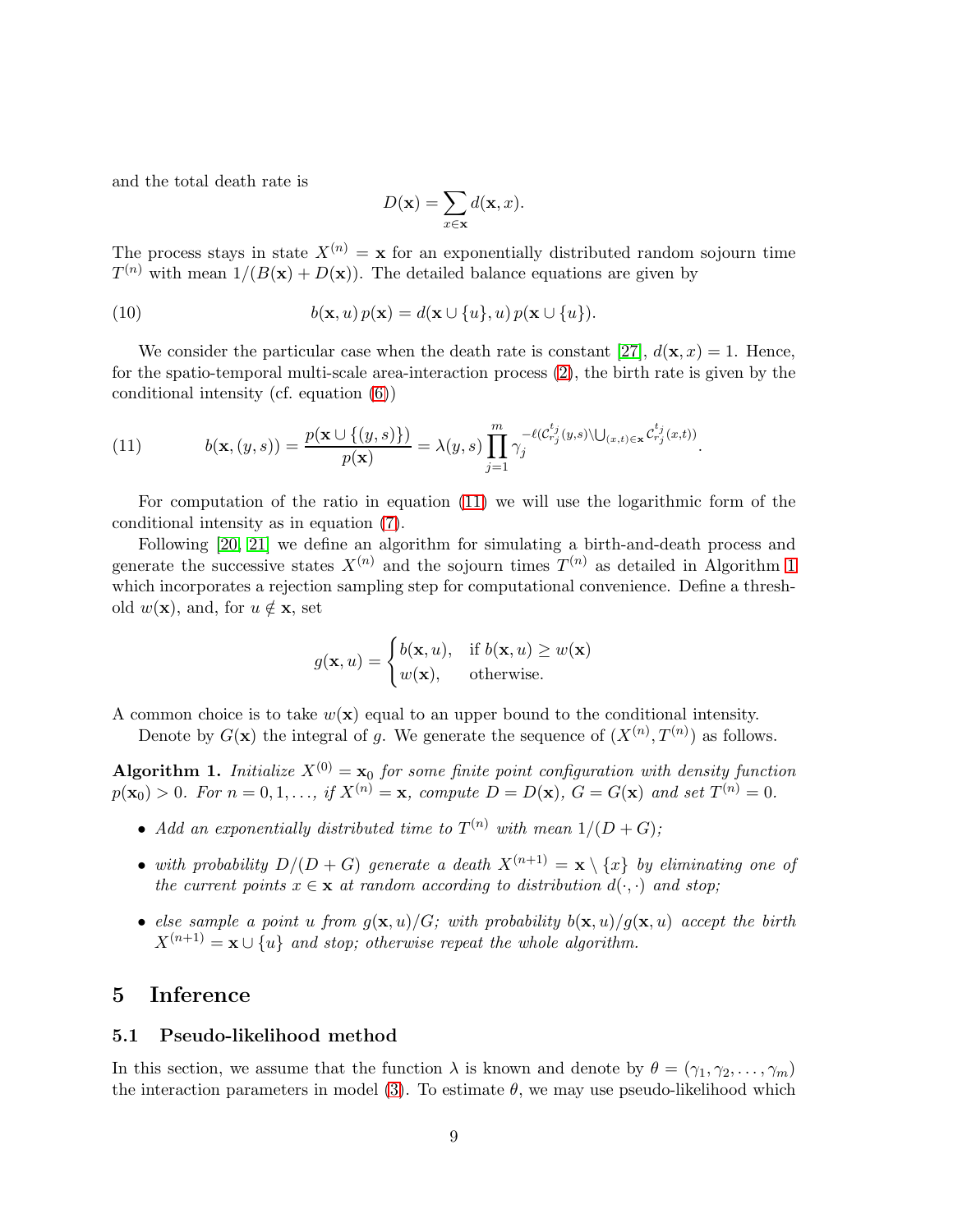aims to optimize

(12) 
$$
PL(\mathbf{x},\theta) = \exp\left(-\int_{W_S} \int_{W_T} \lambda_{\theta}((u,v);\mathbf{x}) du dv\right) \prod_{(x,t)\in\mathbf{x}} \lambda_{\theta}((x,t);\mathbf{x}\setminus\{(x,t)\}),
$$

where  $\lambda_{\theta}((u, v); \mathbf{x})$  is the conditional intensity that depends on  $\theta$  [\[6\]](#page-20-9).

For a Poisson process the conditional intensity is equal to the intensity function, hence pseudo-likelihood is equivalent to maximum likelihood. In general, the pseudo-likelihood  $PL(\mathbf{x}, \theta)$  is only an approximation of the true likelihood. However, no sampling is needed and the computational load will be considerably smaller than for the maximum likelihood method.

The maximum pseudo-likelihood normal equations are then given by

<span id="page-9-0"></span>(13) 
$$
\frac{\partial}{\partial \theta} \log PL(\mathbf{x}, \theta) = 0,
$$

where

<span id="page-9-2"></span>(14) 
$$
\log PL(\mathbf{x},\theta) = \sum_{(x,t)\in\mathbf{x}} \log \lambda_{\theta}((x,t);\mathbf{x}\setminus\{(x,t)\}) - \int_{W_S} \int_{W_T} \lambda_{\theta}((u,v);\mathbf{x}) du dv.
$$

As seen in Section [3.1,](#page-3-3) the Papangelou conditional intensity of the spatio-temporal multiscale area-interaction model is

$$
\lambda_{\theta}((y,s);\mathbf{x}) = \lambda(y,s) \prod_{j=1}^{m} \gamma_j^{-\ell(\mathcal{C}_{r_j}^{t_j}(y,s) \setminus \cup_{\mathbf{x}}^j)},
$$

where  $\cup_{\mathbf{x}}^j = \bigcup_{(x,t)\in\mathbf{x}} \mathcal{C}_{r_j}^{t_j}(x,t)$ ; its logarithm reads

$$
\log \lambda_{\theta}((y,s);\mathbf{x}) = \log \lambda(y,s) - \sum_{j=1}^{m} (\log \gamma_j) \ell(C_{r_j}^{t_j}(y,s) \setminus \cup_{\mathbf{x}}^j).
$$

Following [\[3\]](#page-20-10) we denote by  $S_j(y,s) = \ell(\mathcal{C}_{r_j}^{t_j}(y,s) \setminus \cup_{\mathbf{x}}^j)$  the sufficient statistics, hence  $\log \lambda_{\theta}((y,s);\mathbf{x})\,=\,\log \lambda(y,s)\,-\,\theta^T$  $\sqrt{ }$  $\overline{1}$  $S_1(y,s)$ · · ·  $S_m(y,s)$ 1 . This notation will be further used in Algorithm 2.

Thus, equation [\(13\)](#page-9-0) gives us the pseudo-likelihood equations

<span id="page-9-1"></span>(15) 
$$
\frac{\partial}{\partial \theta} \Big( \sum_{(x,t) \in \mathbf{x}} \left[ \log \lambda(x,t) - \sum_{j=1}^m (\log \gamma_j) \ell(C_{r_j}^{t_j}(x,t) \setminus \cup_{\mathbf{x} \setminus \{(x,t)\}}^j) \right] - \int_{W_S} \int_{W_T} \lambda(u,v) \prod_{j=1}^m \gamma_j^{-\ell(C_{r_j}^{t_j}(u,v) \setminus \cup_{\mathbf{x}}^j)} du dv \Big) = 0.
$$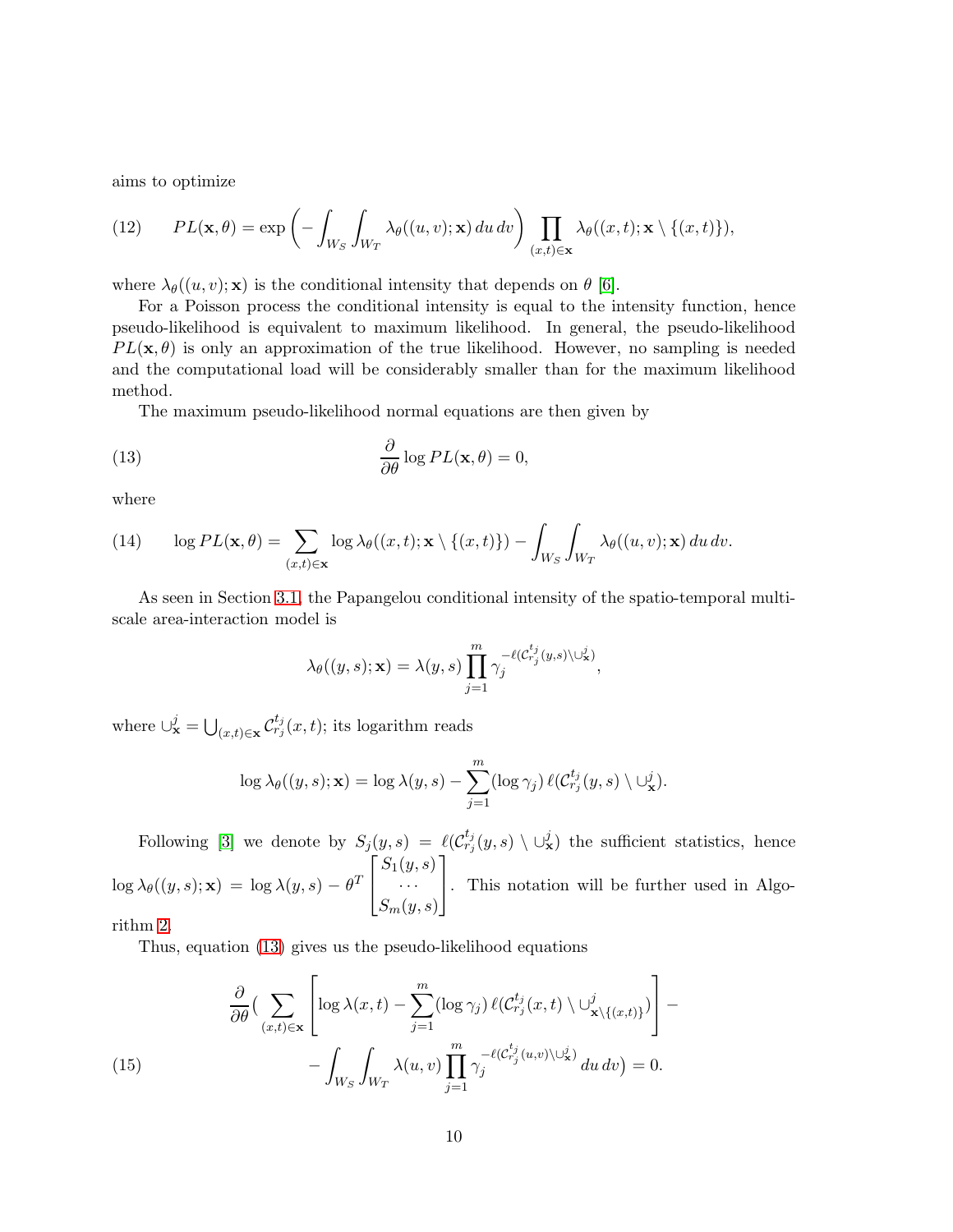For every parameter  $\gamma_i$ ,  $i = 1, 2, \ldots, m$ , the equations [\(15\)](#page-9-1) read

<span id="page-10-0"></span>(16)  

$$
\sum_{(x,t)\in\mathbf{x}}\frac{\ell(\mathcal{C}_{r_i}^{t_i}(x,t)\setminus\cup_{\mathbf{x}\setminus\{(x,t)\}}^i)}{\gamma_i}=\int_{W_S}\int_{W_T}\lambda(u,v)\frac{\ell(\mathcal{C}_{r_i}^{t_i}(u,v)\setminus\cup_{\mathbf{x}}^i)}{\gamma_i}\prod_{j=1}^m\gamma_j^{-\ell(\mathcal{C}_{r_j}^{t_j}(u,v)\setminus\cup_{\mathbf{x}}^j)}du\,dv.
$$

The major difficulty is to estimate the integrals on the right hand side of equations [\(16\)](#page-10-0). Baddeley and Turner [\[3\]](#page-20-10) propose using the Berman-Turner method to approximate the integral in [\(14\)](#page-9-2) by

$$
\int_{W_S} \int_{W_T} \lambda_{\theta}((u, v); \mathbf{x}) du dv \approx \sum_{j=1}^n \lambda_{\theta}((u_j, v_j); \mathbf{x}) w_j,
$$

where  $(u_j, v_j)$  are points in  $W_S \times W_T$  and  $w_j$  are quadrature weights. This yields an approximation for the log pseudo-likelihood of the form

<span id="page-10-1"></span>(17) 
$$
\log PL(\mathbf{x},\theta) \approx \sum_{(x,t)\in\mathbf{x}} \log \lambda_{\theta}((x,t);\mathbf{x}\setminus\{(x,t)\}) - \sum_{j=1}^{n} \lambda_{\theta}((u_j,v_j);\mathbf{x}) w_j.
$$

Note that if the set of points  $\{(u_j, v_j), j = 1, \ldots, n\}$  includes all the points  $(x, t) \in \mathbf{x}$ , we can rewrite [\(17\)](#page-10-1) as

<span id="page-10-2"></span>(18) 
$$
\log PL(\mathbf{x},\theta) \approx \sum_{j=1}^{n} (y_j \log \lambda_j - \lambda_j) w_j,
$$

where  $\lambda_j = \lambda_\theta((u_j, v_j); \mathbf{x} \setminus \{(u_j, v_j)\})$ ,  $y_j = z_j/w_j$  and

<span id="page-10-3"></span>(19) 
$$
z_j = \begin{cases} 1, & \text{if } (u_j, v_j) \in \mathbf{x} \text{ (is a point)}, \\ 0, & \text{if } (u_j, v_j) \notin \mathbf{x} \text{ (is a dummy point)}. \end{cases}
$$

The right hand side of  $(18)$ , for fixed x, is formally equivalent to the log-likelihood of independent Poisson variables  $Y_i \sim \text{Poisson}(\lambda_i)$  taken with weights  $w_i$ . Therefore [\(18\)](#page-10-2) can be maximized using software for fitting generalized linear models.

In summary, the method is as follows.

Algorithm 2. • Generate a set of dummy points and merge them with all the data points in **x** to construct the set of quadrature points  $(u_i, v_j) \in W_S \times W_T$ ;

- compute the quadrature weights  $w_j$ ;
- obtain the indicators  $z_j$  defined in [\(19\)](#page-10-3) and calculate  $y_j = z_j/w_j$ ;
- compute the values  $S_i(u_i, v_i)$  of the sufficient statistics at each quadrature point;
- fit a generalized log-linear Poisson regression model with parameters  $\log \lambda_j$  given by  $\log \lambda(u_j,v_j) - \theta^T S(u_j,v_j)$ , responses  $y_j$  and weights  $w_j$ .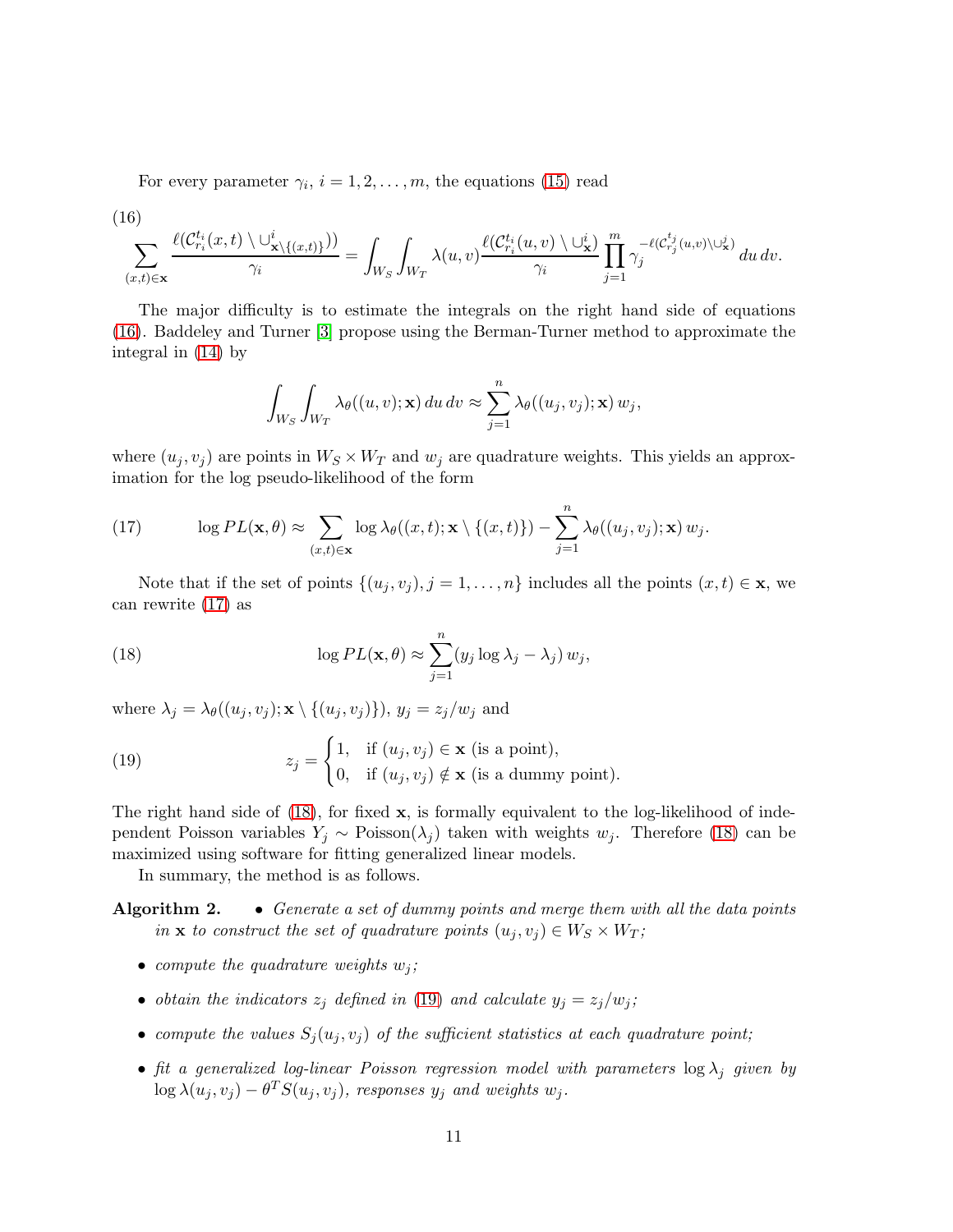The coefficient estimates returned by Algorithm 2 give the maximum pseudo-likelihood estimator  $\theta$  for  $\theta$ .

In order to estimate the parameters  $\theta = (\gamma_1, \gamma_2, \dots, \gamma_m)$  using the above method we need to have values for the *irregular* parameters  $r_j$  and  $t_j$  for  $j = 1, \ldots, m$ . Baddeley and Turner [\[3\]](#page-20-10) suggest fitting the model for a range of values of these parameters and choose the values which maximize the pseudo-likelihood. Additionally, we recommend to first compute some summary statistics, such as the pair correlation or auto-correlation function, to narrow down the search.

We construct the quadrature scheme as a partition of  $W_S \times W_T$  dividing the spatiotemporal area into cubes  $C_k$  of equal volume. In the center of each cube  $C_k$  we place exactly one dummy point. We then assign to each dummy or data point  $(u_j, v_j)$  a weight  $w_j = v/n_j$ where v is the volume of each cube, and  $n_j$  is the number of points, dummy or data, in the same cube as  $(u_i, v_i)$ . These weights are called the counting weights [\[3\]](#page-20-10).

We conclude this section by mentioning briefly an alternative way to define the quadrature scheme (Algorithm 2). Indeed, [\[3\]](#page-20-10) suggest the use of a Dirichlet tessellation to generate the quadrature weights. A quadrature scheme generated this way would mean that the weight of each point would be equal to the volume of the corresponding Dirichlet 3-dimensional cell. The computational cost of such a method is very high. Therefore, in this paper, we partition  $W_S \times W_T$  into cubes of equal volume, as described above.

#### 5.2 Simulation and parameter estimation of a spatio-temporal area interaction process

For illustration purposes, we simulate two multi-scale spatio-temporal area interaction processes as defined in [\(3\)](#page-3-2), one which exhibits small scale inhibition and large scale clustering  $(simulation 1)$  and a second one which exhibits small scale clustering and large scale inhibition (simulation 2).

We consider the spatio-temporal domain  $W_S \times W_T = ([0, 1] \times [0, 1]) \times [0, 1]$  and in both cases take constant  $\lambda \equiv 50$ . For the irregular parameters we choose the same spatio-temporal scales  $r_1 = 0.03$ ,  $r_2 = 0.05$ ,  $t_1 = 0.03$  and  $t_2 = 0.05$  for both simulations. We use the Metropolis-Hastings algorithm described in Section [4.1](#page-6-1) with 20, 000 iterations implemented in the MPPLIB C++ library [\[35\]](#page-22-3). To estimate the parameters we follow the steps in Algorithm 2. We partition  $W_S \times W_T$  into  $10^3 = 1,000$  cubes of volume  $10^{-3}$ . In the center of each cube we place a dummy point, obtaining a total of 1, 000 dummy points. We then compute the sufficient statistics for each data and dummy point using the MPPLIB C++ library and apply Algorithm 2 to obtain the estimates for the parameters. For the implementation of the pseudo-likelihood method we use the statistical software R  $[26]$  together with the spatstat [\[4\]](#page-20-7) package. The theoretical background for computing the 'envelopes', that is the confidence interval bounds given as 2.5% and 97.5% in Tables [1](#page-13-1) and [2](#page-13-2) for a Poisson process is exhaustively described in [\[19\]](#page-21-13).

Figure [3](#page-12-0) (top left) shows the interaction parameters for simulation 1,  $2\pi r_1^2 t_1 \log(\gamma_1) = -5$ and  $2\pi r_2^2 t_2 \log(\gamma_2) = 5$ . This setting of parameters gives us the spatio-temporal point configuration shown in the top right panel of Figure [3](#page-12-0) which indeed shows small scale inhibition between points and large scale clustering. The parameters estimates are shown in Table [1.](#page-13-1)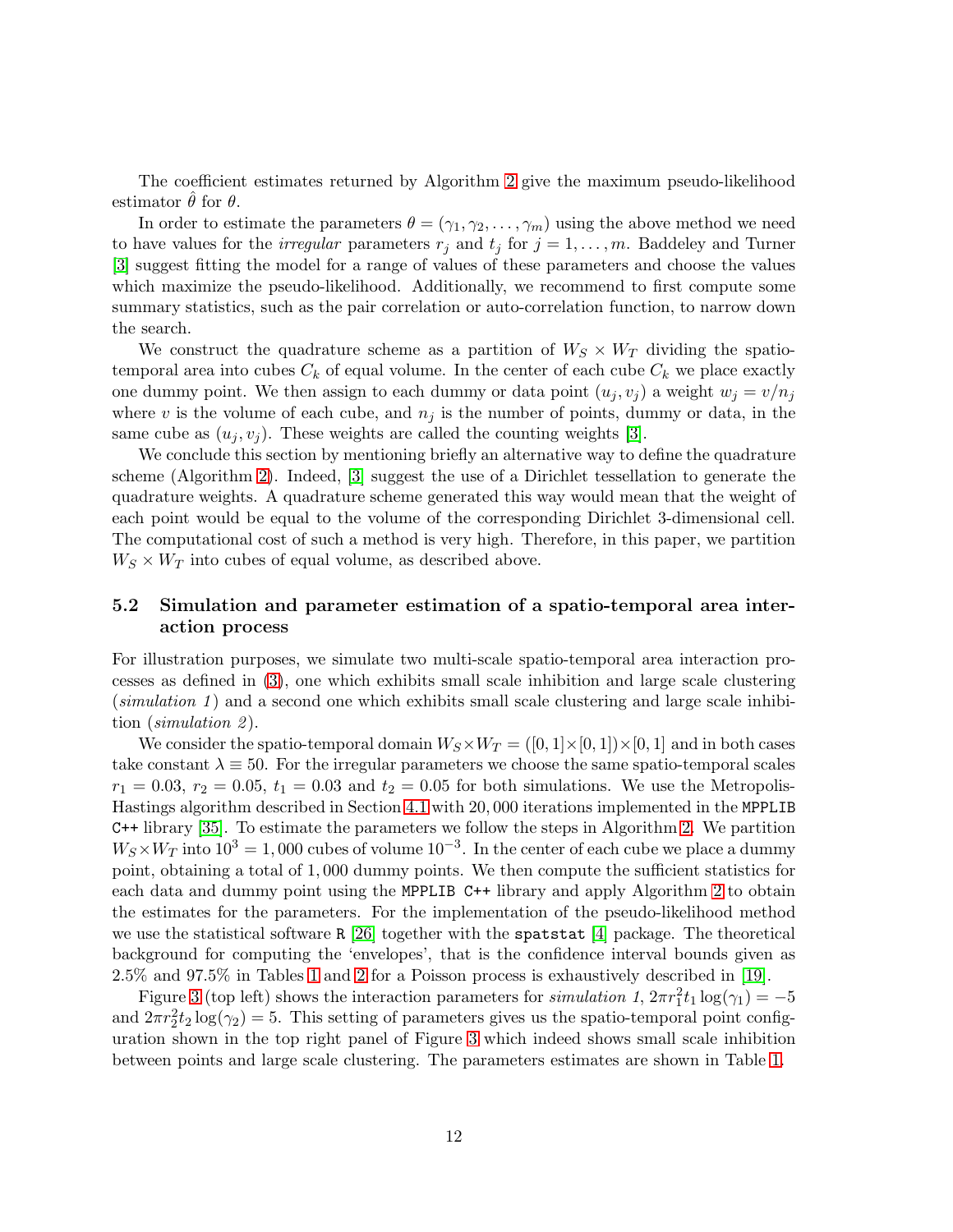

<span id="page-12-0"></span>Figure 3: (Top left) Model parameters for simulation 1. (Top right) A realization of the first model. (Bottom left) Model parameters for simulation 2. (Bottom right) A realization of the second model.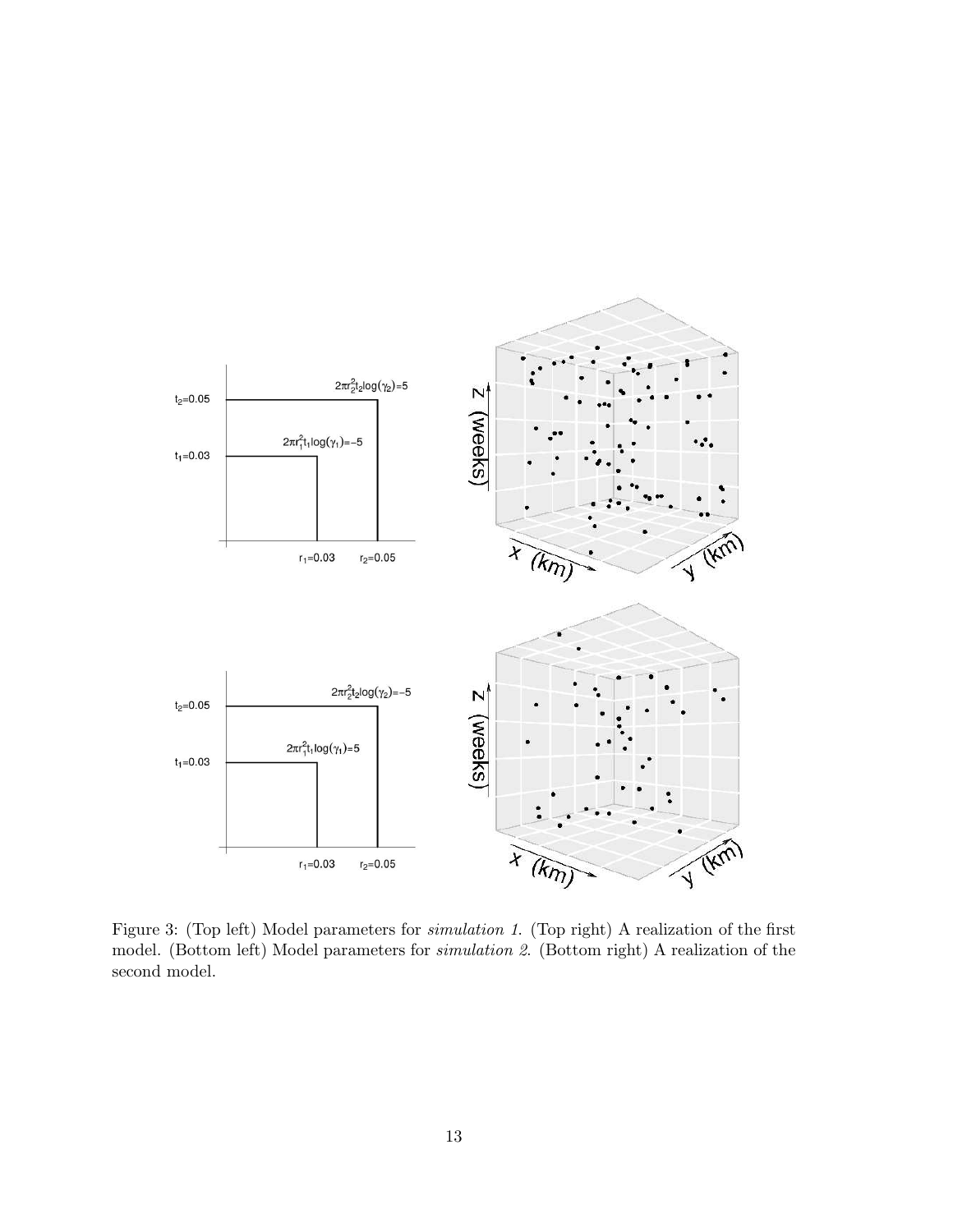|                                      | Estimate | $2.5\%$ | $97.5\%$ |
|--------------------------------------|----------|---------|----------|
| $\log \lambda$                       | 6.07     | 3.57    | 8.02     |
| $2\pi r_1^2 t_1 \log(\gamma_1) = -5$ | $-2.45$  | $-5.48$ | 0.37     |
| $2\pi r_2^2 t_2 \log(\gamma_2) = 5$  | 4.48     | 2.44    | 6.48     |

<span id="page-13-1"></span>Table 1: Parameter estimates for simulation 1.

For simulation 2 we choose interaction parameters  $2\pi r_1^2 t_1 \log(\gamma_1) = 5$  and  $2\pi r_2^2 t_2 \log(\gamma_2) =$ −5, as shown in the bottom left panel of Figure [3.](#page-12-0) The bottom right panel of Figure [3](#page-12-0) shows a realization of the process with these parameters. We observe small scale clustering and large scale inhibition between points. The estimates of the parameters are given in Table [2.](#page-13-2)

Note that Figure [3](#page-12-0) and Tables [1](#page-13-1)[–2](#page-13-2) correspond to a single realization of the multi-scale area-interaction model and one should be hesitant to draw any conclusions on the efficacy or otherwise of the pseudo-likelihood method from this illustration.

|                                      | Estimate $2.5\%$ |         | $97.5\%$ |
|--------------------------------------|------------------|---------|----------|
| $\log \lambda$                       | 8.25             | 4.56    | 10.50    |
| $2\pi r_1^2 t_1 \log(\gamma_1) = 5$  | 7.17             | 2.69    | 12.00    |
| $2\pi r_2^2 t_2 \log(\gamma_2) = -5$ | $-2.39$          | $-6.40$ | 1.19     |

<span id="page-13-2"></span>Table 2: Parameter estimates for simulation 2.

## <span id="page-13-0"></span>6 Data. Varicella in Valencia

The Varicella-zoster virus (VZV) is a highly contagious virus, spread worldwide, which causes two clinical syndromes: varicella, also known as chickenpox, and herpes zoster, otherwise known as shingles. In this paper we will focus on the spatial, temporal and spatio-temporal behavior of varicella.

Varicella is transmitted from person to person by direct contact with the rash or inhalation of aerosolized droplets from respiratory tract secretions of patients with varicella. In temperate countries more than 90% of the infections occur before adolescence and less than 5% of adults remain susceptible. Varicella is mostly a mild disorder in childhood, but tends to be more severe in adults. The first symptoms of varicella generally appear after a 10 to 21 days incubation period. It is characterized by an itchy, vesicular rash, fever and malaise. Varicella is generally self-limited and vesicles gradually develop crusts. It usually takes about 7 to 10 days for all the vesicles to dry out and for the crusts to disappear. This gives us a time period, from infection to completely dried vesicles, between 17 and 31 days.

Reported infection after household exposure ranges from 61% to 100% [\[11,](#page-20-11) [37\]](#page-22-4) which indicates small range interaction. The disease may be fatal, especially in neonates and immunocompromised individuals. The epidemiology of the disease is different in temperate and tropical climates. The reasons behind this behavior may be related to climate, population density and risk of exposure [\[14,](#page-20-12) [38\]](#page-22-5).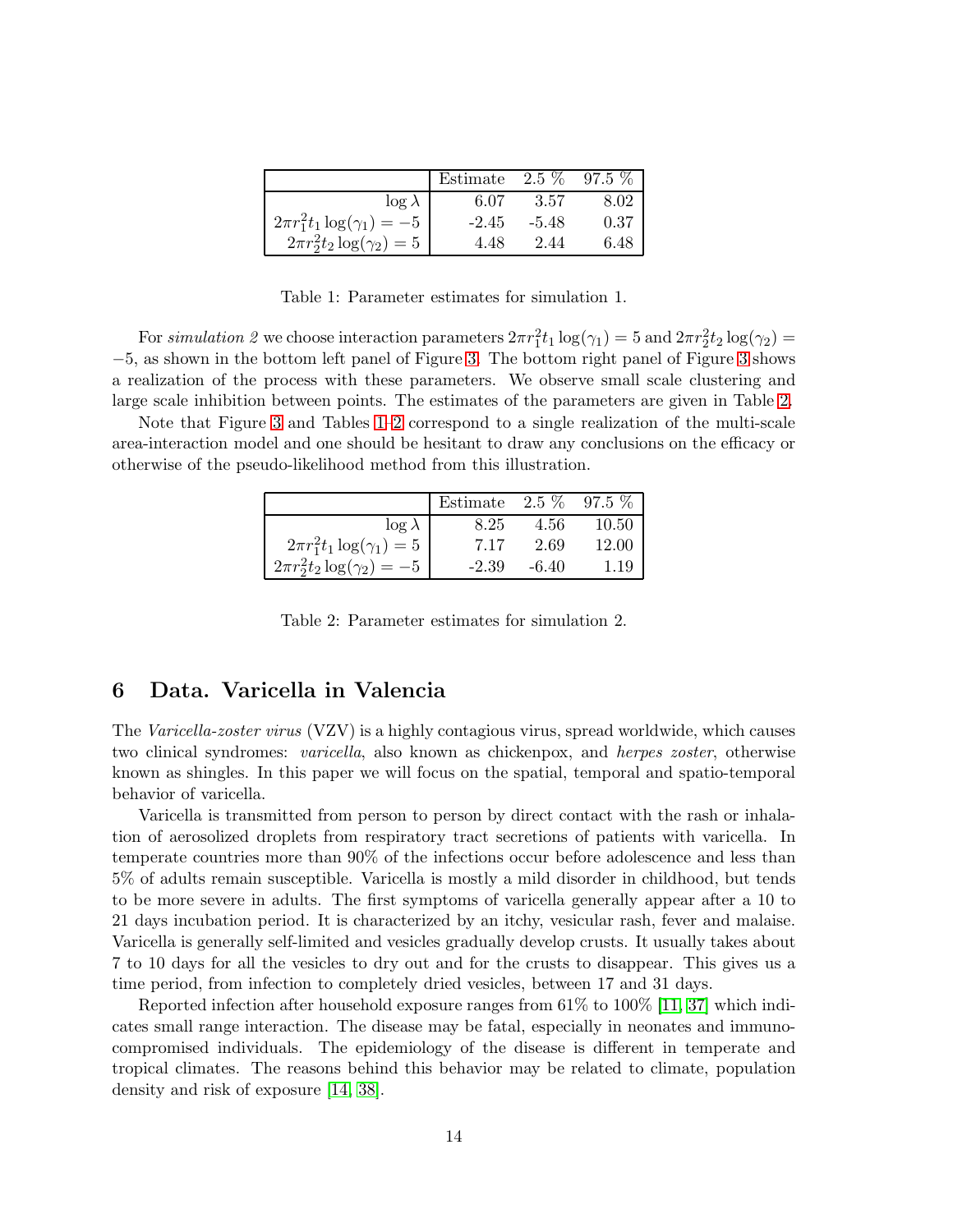In this paper we analyze varicella cases registered in Valencia, Spain, during 2013. Valencia is the third largest city in Spain with a population of around 800, 000 inhabitants in the administrative center (19 districts) and an area of approximately 134  $\text{km}^2$  [\[34\]](#page-22-6). The study area is represented by districts 1 to 16. The remaining districts are very sparsely populated and are located far from the urban core. During the year 2013, 921 cases of varicella were registered in the study area in the course of 52 weeks [\[14\]](#page-20-12).

The spatial coordinates of the varicella cases are expressed in latitude and longitude. First we transform them from longitude/latitude to UTM scale expressed in meters [\[31\]](#page-21-14). We then re-scale the spatial coordinates to kilometers such that the spatial study area reduces to  $[0, 9] \times [0, 9]$ . The temporal component of the process takes values from 0 to 51. For computational purposes to be explained later, we take the interval [0, 52] as the time window. Therefore, we set the spatio-temporal study area to  $W_S \times W_T = ([0, 9] \times [0, 9]) \times [0, 52]$  (km<sup>2</sup>× weeks). The spatio-temporal pattern of all varicella cases thus obtained is shown in Figure [4.](#page-14-0) The x- and y-axis represent the spatial coordinates in kilometers and the  $z$ -axis represents the time component in weeks.



<span id="page-14-0"></span>Figure 4: Spatio-temporal pattern of weekly varicella cases in Valencia during 2013, where the spatio-temporal study area is  $W_S \times W_T = ([0, 9] \times [0, 9]) \times [0, 52]$  (km<sup>2</sup> $\times$  weeks).

The main focus of our varicella data analysis is to quantify the interactions across a range of spatio-temporal scales. We do so by using the spatio-temporal multi-scale area-interaction model introduced in Section [3.](#page-2-0)

First we need to get some idea about a plausible upper bound to the values of the irregular parameters  $(r_j, t_j)$ ,  $j = 1, \ldots, m$ , in model [\(3\)](#page-3-2). To this end, we use summary statistics for the spatial and temporal projections of the space-time point pattern shown in Figure [4.](#page-14-0)

The left panel in Figure [5](#page-15-0) shows the projection of all points onto the spatial region. The sizes of the circles are proportional to time, the bigger the circle, the more recent the event. Due to the projection, duplicate locations are observed, so we jitter the coordinates uniformly on the spatial region around the duplicated points using a maximum jittering distance of 20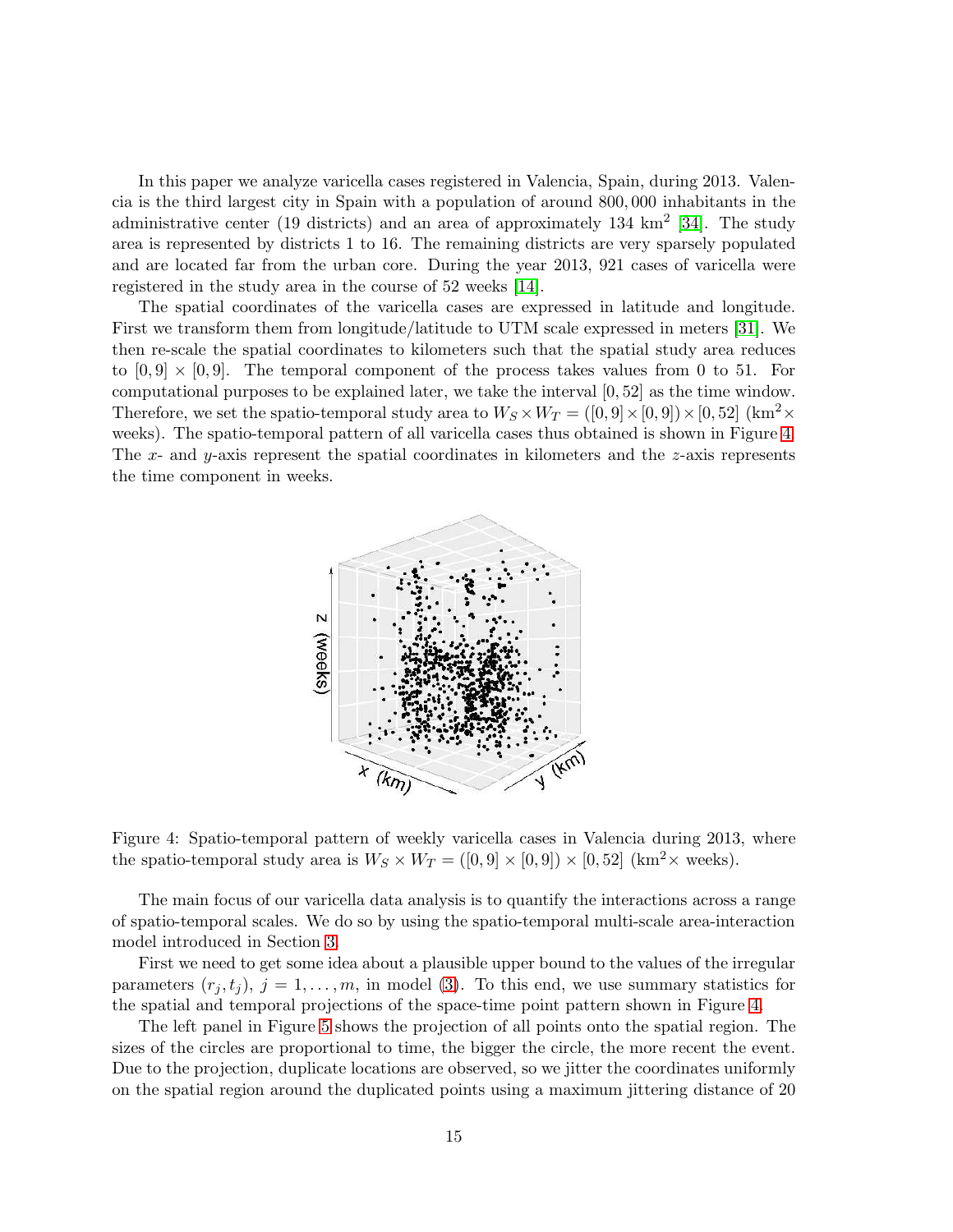

<span id="page-15-0"></span>Figure 5: (Left) Spatial projection of the spatio-temporal point pattern for the varicella data. After projection, locations were jittered using a maximum jitter distance of 20 metres. (Right) Estimated pair correlation function for the jittered spatial point pattern shown in the left panel.

meters. To get a rough indication of the spatial interaction range, we pretend that the pattern is stationary and isotropic, and estimate the pair correlation function. The result is shown in the right panel of Figure [5.](#page-15-0) Recall that for a Poisson process the pair correlation function is equal to 1. Values of the pair correlation function lower than 1 indicate inhibition and values larger than 1 suggest clustering. Figure [5](#page-15-0) suggests that the pair correlation function is approximately constant from 2 kilometers onward, which indicates a maximum value for the  $r_i$  of around 1 kilometer. On a cautionary note, we need to keep in mind that the estimator only takes into account the spatial pattern of points and assumes isotropy.

The left panel in Figure [6](#page-16-0) shows the temporal evolution of varicella over the 52 weeks, where the small circles ∘ represents the number of registered cases. The right panel displays the estimated auto-correlation function which measures the correlation between the values of the series at different times as a function of the time lag between them. Figure [6](#page-16-0) suggests possible correlation for time lags as big as 15 weeks. This gives us an estimate for the maximum value for the  $t_i$  of about 7.5 weeks. Note that caveats similar to the spatial case apply.

Now that we have estimated the maximum spatial and temporal range for the model, the following step in our analysis is to consider covariate information. The most important factor in the transmission of any kind of disease, and especially a highly contagious one such as varicella, is the population. In areas with very low population we will probably not register as many varicella cases as in highly populated areas. Thus, the pattern of varicella cases can drastically change from one area to another, depending on the spatial distribution of the population, and from one week to the next one. We express the spatio-temporal inhomogeneity term in equation [\(3\)](#page-3-2) as a product  $\lambda(x,t) = \lambda(x) Z(t), x \in [0,9]^2$ ,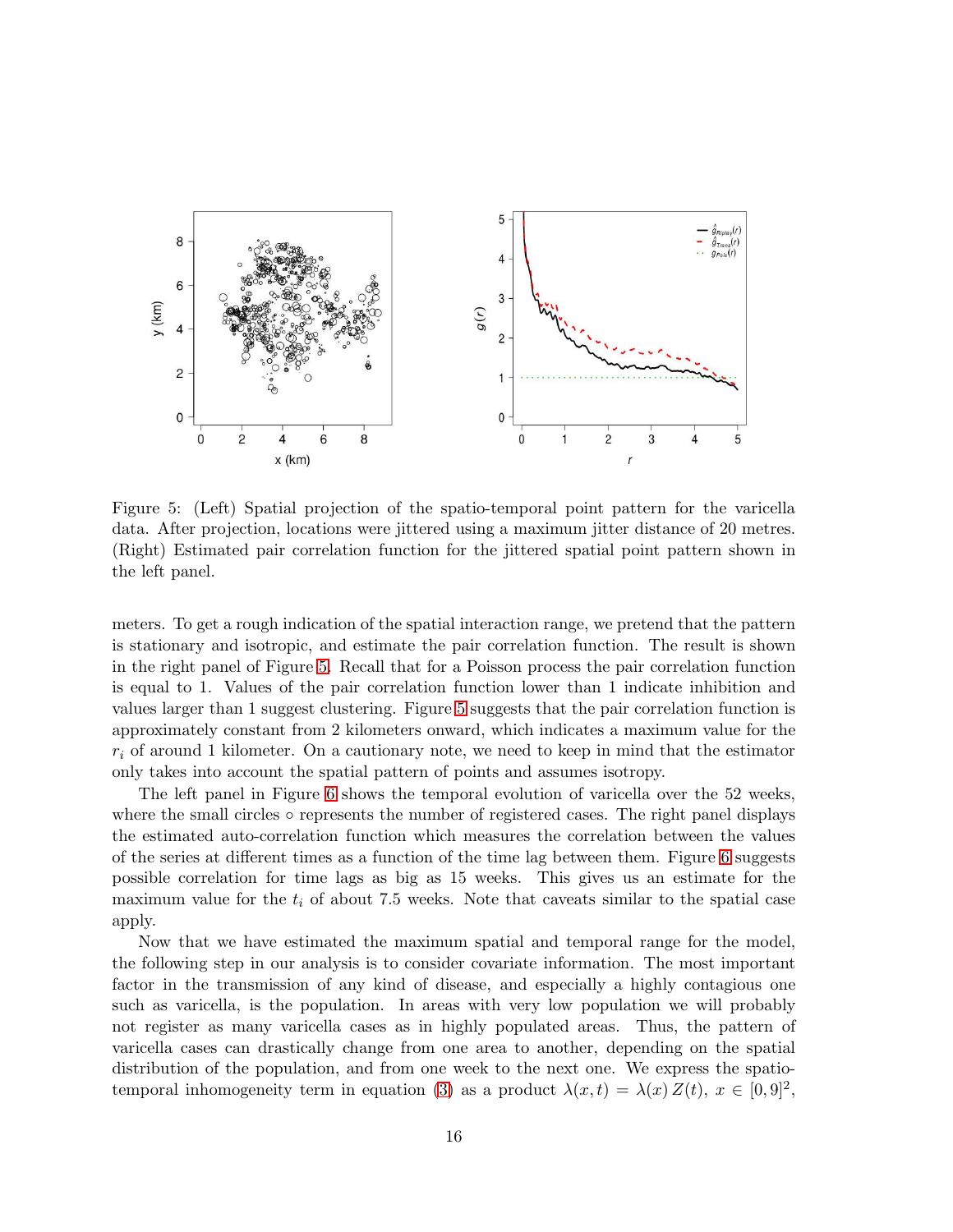

<span id="page-16-0"></span>Figure 6: (Left) Weekly reports of varicella cases ( $\circ$ ) and fitted regression curve ( $-\circ$ ). (Right) Estimated auto-correlation function for the data shown in the left panel.

 $t \in \{0, \ldots, 51\}$ , between a non-parametric estimate of the population density  $\lambda(x)$  and a re-scaled parametric estimate of the temporal component  $Z(t)$ .

First consider the spatial component  $\lambda(x)$ . The population data available to us consist of the number of people living in each census section of the city of Valencia, a total number of 559 sections (districts 1 to 16). We randomly generate within each section  $p$  points, where  $p$  is equal to the number of people living in that particular section. This way, we obtain a sample of the population for the city of Valencia. We estimate its intensity by a kernel estimator, keeping in mind that the bandwidth has to be chosen carefully, to get  $\lambda(x)$ ,  $x \in W_S$ .

Following [\[15\]](#page-20-13) we fit a harmonic regression to the pattern of the weekly varicella counts

(20) 
$$
Z(t) = c_0 + \sum_{j=1}^{3} (c_j \cos(2\pi j t/52) + d_j \sin(2\pi j t/52)) + c(a + bt),
$$

where  $Z(t)$  denotes the number of varicella cases at time t,  $t = 0, \ldots, 51$ , and  $c_0, a, b, c, c_j, d_j$ ,  $j = 1, 2, 3$ , are the parameters of the model.

The left panel in Figure [6](#page-16-0) shows the fitted regression curve. We observe a period at the beginning of the year, from winter until spring, with large numbers of varicella cases, and a second period starting around week 26, in which the number of cases decreases. These periods correspond roughly with the school term and the summer break. Also, in 2013, in Spain, there were several holidays besides the summer and winter holidays. On March 19, San Jose is celebrated and the period from the 24th to the 31st of March corresponds to the Easter holidays. As a consequence we can observe in Figure [6](#page-16-0) a decrease during the 11th and 12th week. Towards the end of the year, the number of cases picks up again as the Michaelmas term begins.

Finally, we re-scale the parametric estimate of the temporal component  $Z(t)$  by 100, in order to avoid obtaining extreme values for the spatio-temporal inhomogeneity term  $\lambda(x, t)$ .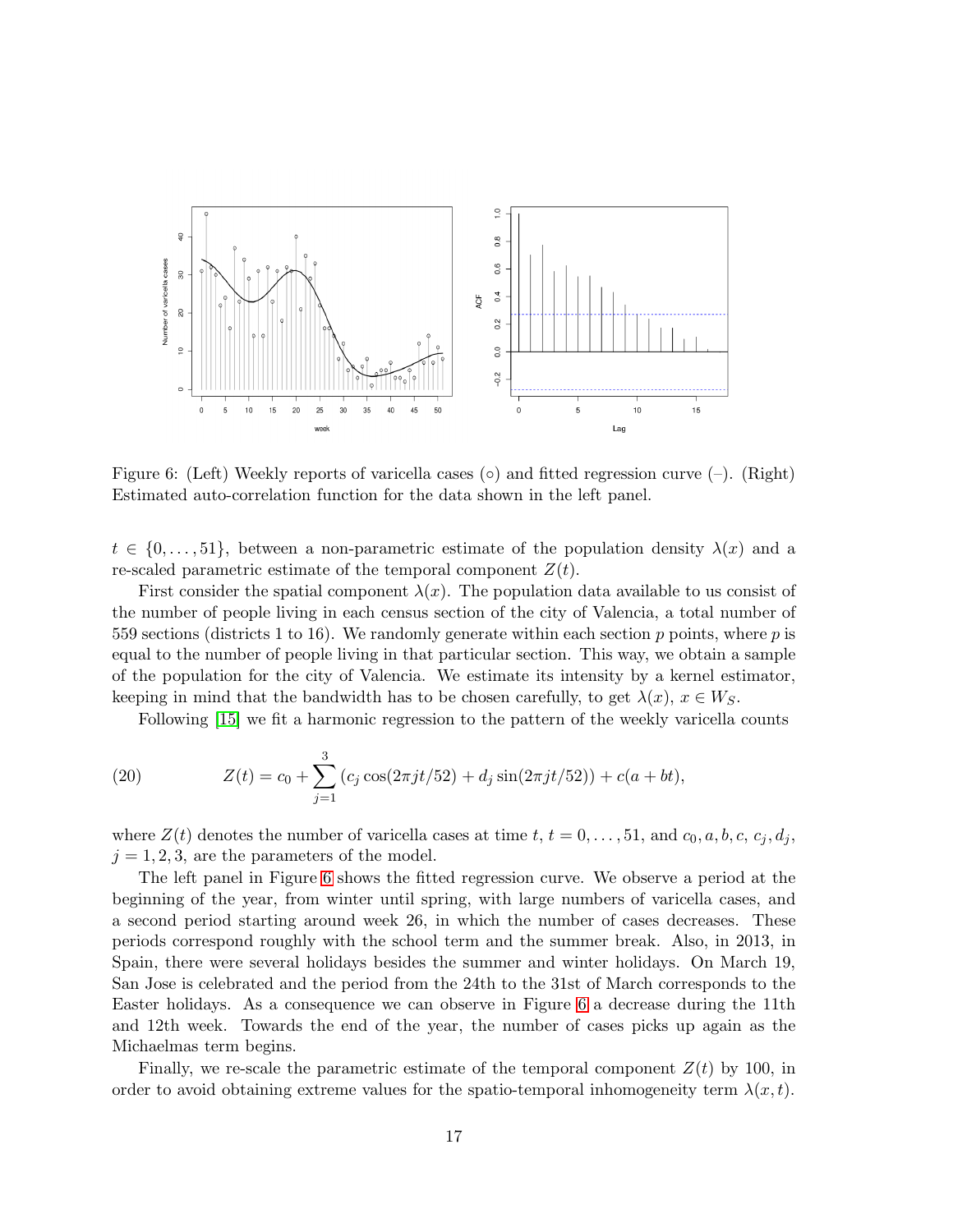Since realizations of [\(3\)](#page-3-2) do not contain points with equal time stamps, we jitter in time as well as space. More precisely, the week index is replaced by a time stamp that is uniformly distributed in the indicated week so that the temporal component falls in  $W_T = [0, 52]$ . To estimate the parameters, we follow the steps described in Algorithm 2. For constructing the quadrature points we partition  $W_S \times W_T$  into  $9 \times 9 \times 52 = 4,212$  cubes of equal volume 1 and place one dummy point in the center of each cube. Doing so, we obtain a total of 5, 133 dummy and data points. We attribute to each point a weight equal to the volume of the cube divided by the number of dummy and data points inside the cube containing the point. We then compute the sufficient statistics  $S_i(\cdot, \cdot)$  corresponding to each point using the MPPLIB C++ library of [\[35\]](#page-22-3). We follow Algorithm 2 and obtain estimates for the parameters  $\gamma$ . The analysis and visual representations have been carried out using the statistical software R [\[26\]](#page-21-12) together with the spatstat [\[4\]](#page-20-7), plot3D [\[32\]](#page-22-7) and rgdal [\[7\]](#page-20-14) packages.

Recall that we found indications for the maximum spatial range to be about 2 kilometers, the maximum temporal range 15 weeks. As suggested in [\[3\]](#page-20-10) we fitted the model for a range of values  $(r_i, t_j), j = 1, \ldots, m$ , in the larger domain  $[0, 2] \times [0, 15]$  and for different  $m \in$  $\{3, 4, 5, 6, 7, 8\}$  to choose the optimal combination.



<span id="page-17-0"></span>Figure 7: Model parameters for the varicella data.

We estimate  $m = 3$ , that is, three spatio-temporal scales and the corresponding parameters. For the spatial scales we selected  $r_1 = 0.5, r_2 = 1$  and  $r_3 = 1.5$  kilometers and for the temporal scales  $t_1 = 5$ ,  $t_2 = 7.5$  $t_2 = 7.5$  $t_2 = 7.5$  and  $t_3 = 12.5$  weeks. Figure 7 shows the multi-scale interaction in the data together with the estimated values of the model parameters. Also, Table [3](#page-18-1) shows the estimated parameters of the model together with a confidence interval.

As stated before, the time period from infection to completely dried vesicles is between approximately 17 and 31 days. In the fitted model we observe that for a spatial lag of 0.5 kilometer and a temporal lag of 5 weeks there is clustering (significant  $\gamma_1 = 1.57$ ). This means that for a period of five weeks and at rather small distance (as far as 0.5 kilometers), a phenomenon of aggregation is observed between cases of varicella. The time lag corresponds more or less with the period of 31 days indicated by the epidemiologists. This is caused by the main feature of chickenpox, being a contagious disease.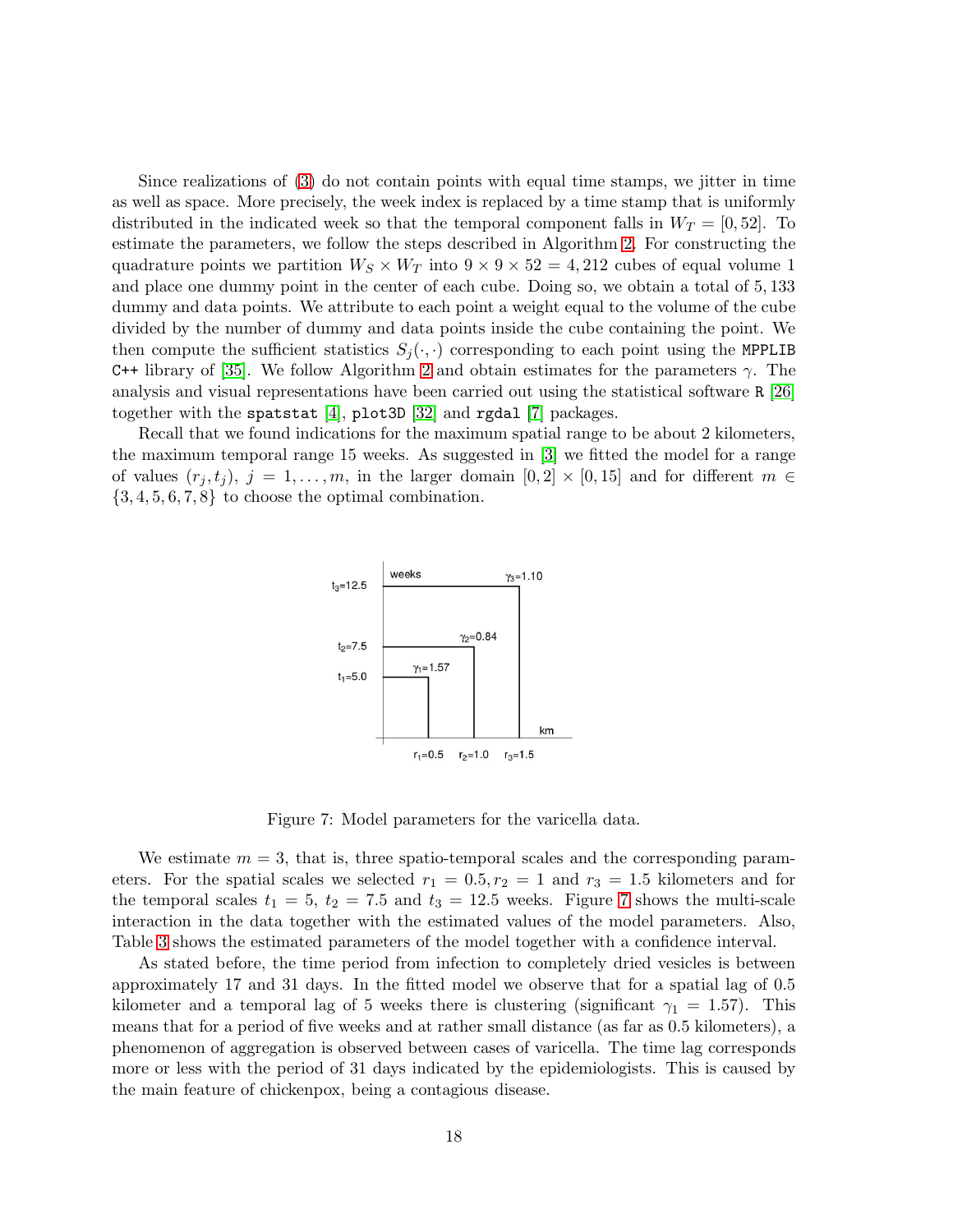|             |     | Spatial scale Temporal scale Parameters $2.5\%$ 97.5% |      |      |      |
|-------------|-----|-------------------------------------------------------|------|------|------|
| (Intercept) |     |                                                       | 1.20 | 1.09 | 1.31 |
|             | 0.5 | 5.0                                                   | 1.57 | 1.39 | 1.78 |
|             | 1.0 | 7.5                                                   | 0.84 | 0.74 | 0.95 |
|             | 1.5 | 12.5                                                  | 1.10 | 1.00 | 1.23 |

<span id="page-18-1"></span>Table 3: Parameter estimates for the varicella data.

The fitted model also exhibits inhibition for spatial lags as far as 1 kilometer and temporal lags up to 7.5 weeks (significant  $\gamma_2 = 0.84$ ). This might be a result of the fact that after recovery from varicella, patients usually have lifetime immunity. For higher spatial and temporal lags the model suggests no interaction ( $\gamma_3 \approx 1$ ), which corresponds with the rough bounds we found before and is in accordance with the beliefs of the epidemiologists. If you are situated far away from a varicella case, both in space and in time, you are less susceptible to contract the disease due to the contagious factor. Also, the probability of contracting the disease would be the same as the incidence of varicella.

To validate our model, we simulated a number of space-time multi-scale area-interaction processes with the fitted parameters using the Metropolis-Hastings algorithm described in Section [4.1](#page-6-1) for 20, 000 iterations, which seems enough for the algorithm to converge based on diagnostic plots. Figure [8](#page-18-2) shows one such simulation. Comparing Figure [4](#page-14-0) and [8,](#page-18-2) we note that the simulated spatio-temporal point pattern is similar to the varicella point pattern.



<span id="page-18-2"></span>Figure 8: Realization from the model fitted to the varicella data.

# <span id="page-18-0"></span>7 Discussion and final remarks

In this paper we developed an extension of the area-interaction model that is able to incorporate different types of interaction at different spatio-temporal scales and proposed methods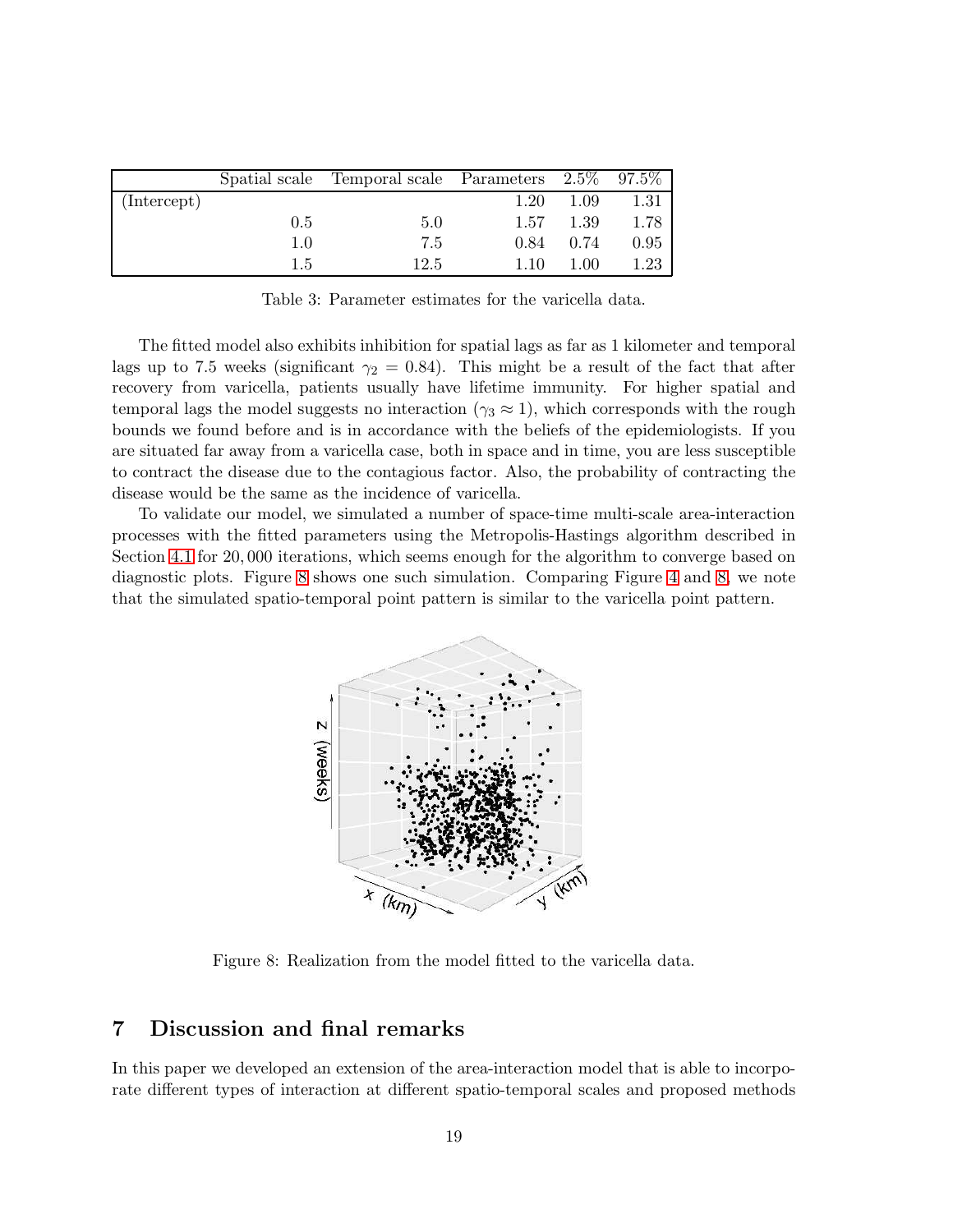to simulate this process. We discussed inference and demonstrated the pseudo-likelihood method on simulated data. Additionally, we analyzed a spatio-temporal point pattern of varicella in the city of Valencia, Spain. For future work, it would be interesting to apply our model to other diseases that may exhibit interaction at several scales in space and time. It would also be very interesting to apply this model to data that are not necessarily related to epidemiology. Earthquake patterns, for instance, tend to show aggregation but also inhibition at different scales. Indeed, we believe that the proposed model may find applications in a wide range of research fields, such as forestry, geology and sociology.

As stated in Section [6,](#page-13-0) varicella is a highly infectious disease. We are certain that, in addition to the effect of the population, there are other covariates that may influence the spatio-temporal behavior of the disease. Therefore, an important goal for future work is to consider adding covariates that can improve the model. For example, [\[38\]](#page-22-5) suggests that there are some climatic factors that can influence the epidemiology of varicella. Thus, covariates such as the monthly average temperatures, weekly average levels of rainfall, average hours of sunshine, or other climate related covariates, may provide useful information to the analysis of varicella. Also, additional information on the composition of households, income per capita or other socio-economical covariates might improve the model. Another important covariate that could be taken into account in future work is related to the locations of kindergartens, schools and high-schools: The distance from a case to the nearest school may provide important information for the analysis of varicella.

### 8 Software

Software in the form of R code and complete documentation are available on request from the corresponding author (iftimi@uv.es).

## Acknowledgments

The authors thank Francisco González of the Surveillance Service and Epidemiological Control, General Division of Epidemiology and Health Surveillance – Department of Public Health, Generalitat Valenciana for providing the varicella data. They are grateful to Professor R. Turner for helpful discussions.

The first author gratefully acknowledges financial support from the Ministry of Education, Culture, and Sports (Grants FPU12/04531 and EST15/00174) for a research visit to The Netherlands. She thanks the Stochastics group at CWI and the SOR-chair at Twente University for their hospitality.

## <span id="page-19-0"></span>References

[1] G. K. Ambler and B. W. Silverman. Perfect simulation using dominated coupling from the past with application to area-interaction point processes and wavelet thresholding. In: N. H. Bingham and C. M. Goldie (Eds.), *Probability and Mathematical Genetics*. Cambridge: Cambridge University Press, 2010.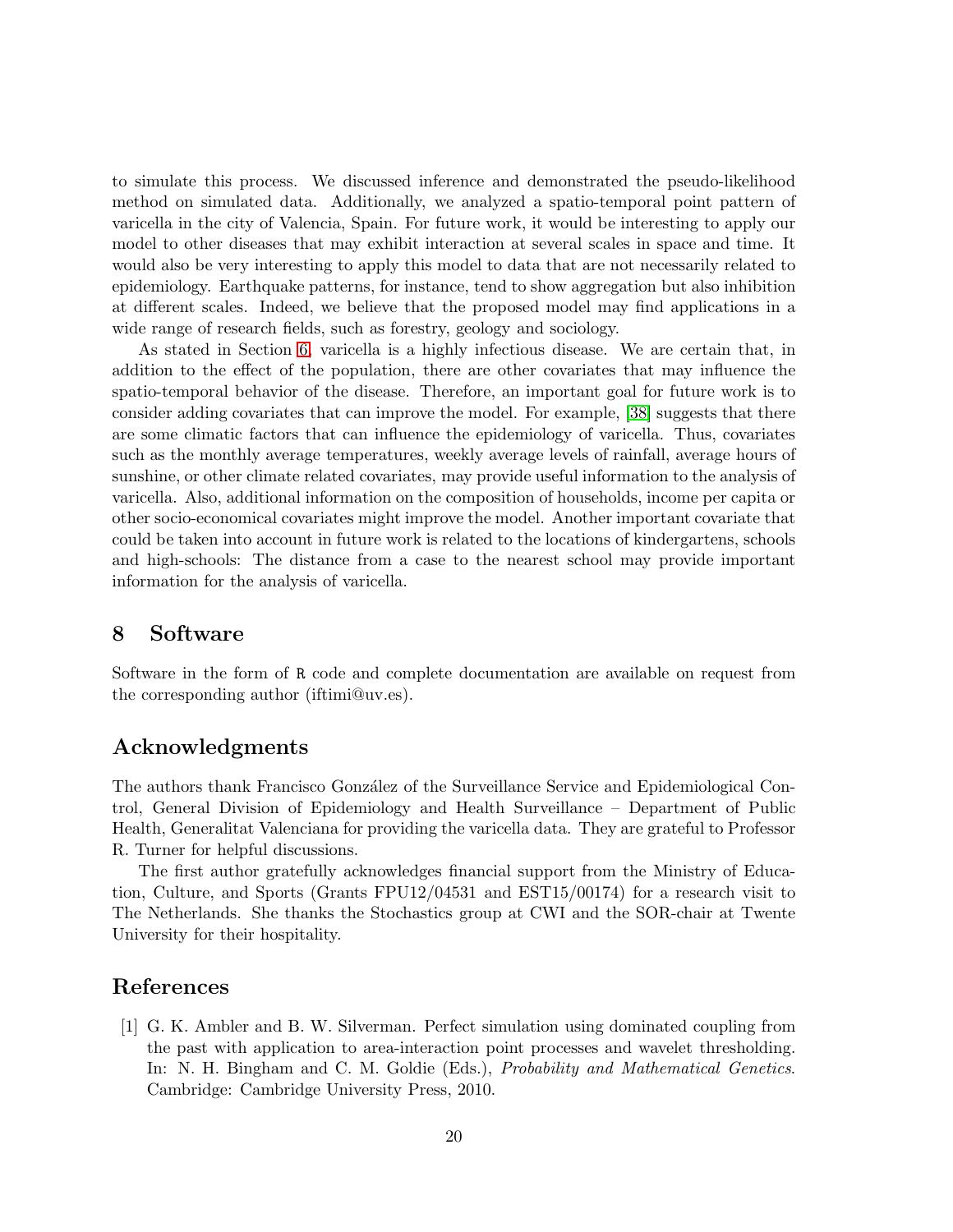- <span id="page-20-10"></span><span id="page-20-1"></span>[2] A. J. Baddeley and M. N. M. van Lieshout. Area-interaction point processes. Annals of the Institute of Statistical Mathematics, 47:601–619, 1995.
- [3] A. Baddeley and R. Turner. Practical maximum pseudolikelihood for spatial point patterns (with discussion). Australian and New Zealand Journal of Statistics, 42:283–322, 2000.
- <span id="page-20-8"></span><span id="page-20-7"></span>[4] A. Baddeley, E. Rubak and R. Turner. Spatial Point Patterns: Methodology and Applications with R. Boca Raton: Chapman and Hall/CRC Press, 2015.
- <span id="page-20-9"></span>[5] A. A. Barker. Monte Carlo calculation of radial distribution functions for a protonelectron plasma. Australian Journal of Physics, 18:119–133, 1965.
- <span id="page-20-14"></span>[6] J. E. Besag. Some methods of statistical analysis for spatial data. Bulletin of the International Statistical Institute, 47:77–92, 1975.
- <span id="page-20-5"></span>[7] R. Bivand, T. Keitt and B. Rowlingson. Rgdal: Bindings for the Geospatial Data Abstraction Library, R package version 1.1-10, 2016.
- <span id="page-20-6"></span>[8] D. J. Daley and D. Vere-Jones. An Introduction to the Theory of Point Processes. Volume I: Elementary Theory and Methods. (Second edition). New York: Springer-Verlag, 2003.
- [9] D. J. Daley and D. Vere-Jones. An Introduction to the Theory of Point Processes. Volume II: General Theory and Structure. New York: Springer-Verlag, 2008.
- <span id="page-20-2"></span>[10] D. Dereudre, F. Lavancier and K. Staňková Helisová. Estimation of the intensity parameter of the germ-grain quermass-interaction model when the number of germs is not observed. Scandinavian Journal of Statistics, 41:809–829, 2014.
- <span id="page-20-11"></span><span id="page-20-4"></span>[11] A. Gershon, M. Takahashi and J. Seward. Vaccines. (Fifth edition). Philadelphia: W. B. Saunders, 2008.
- [12] P. Gregori, M. N. M. van Lieshout and J. Mateu. Modelización de procesos areainteracción generalizados. (In Spanish). In: Proceedings 27 Congreso Nacional de Estadística e Invesigación Operativa, 2003.
- <span id="page-20-3"></span>[13] O. Häggström, M. N. M. van Lieshout and J. Møller. Characterization results and Markov chain Monte Carlo algorithms including exact simulation for some spatial point processes. Bernoulli, 5:641–658, 1999.
- <span id="page-20-12"></span>[14] Health Department. Varicella Report. Epidemiological Surveillance 2013. Public Health. Epidemiology and Health Surveillance. Epidemiological Surveillance and Control, May 2014.
- <span id="page-20-13"></span><span id="page-20-0"></span>[15] A. Iftimi, F. Martínez-Ruiz, F. Míguez Santiyán and F. Montes. Spatio-temporal cluster detection of chickenpox in Valencia, Spain, 2008-2012. GeoSpatial Health, 10:54–62, 2015.
- [16] F. P. Kelly and B. D. Ripley. A note on Strauss's model for clustering. Biometrika, 63:357–360, 1976.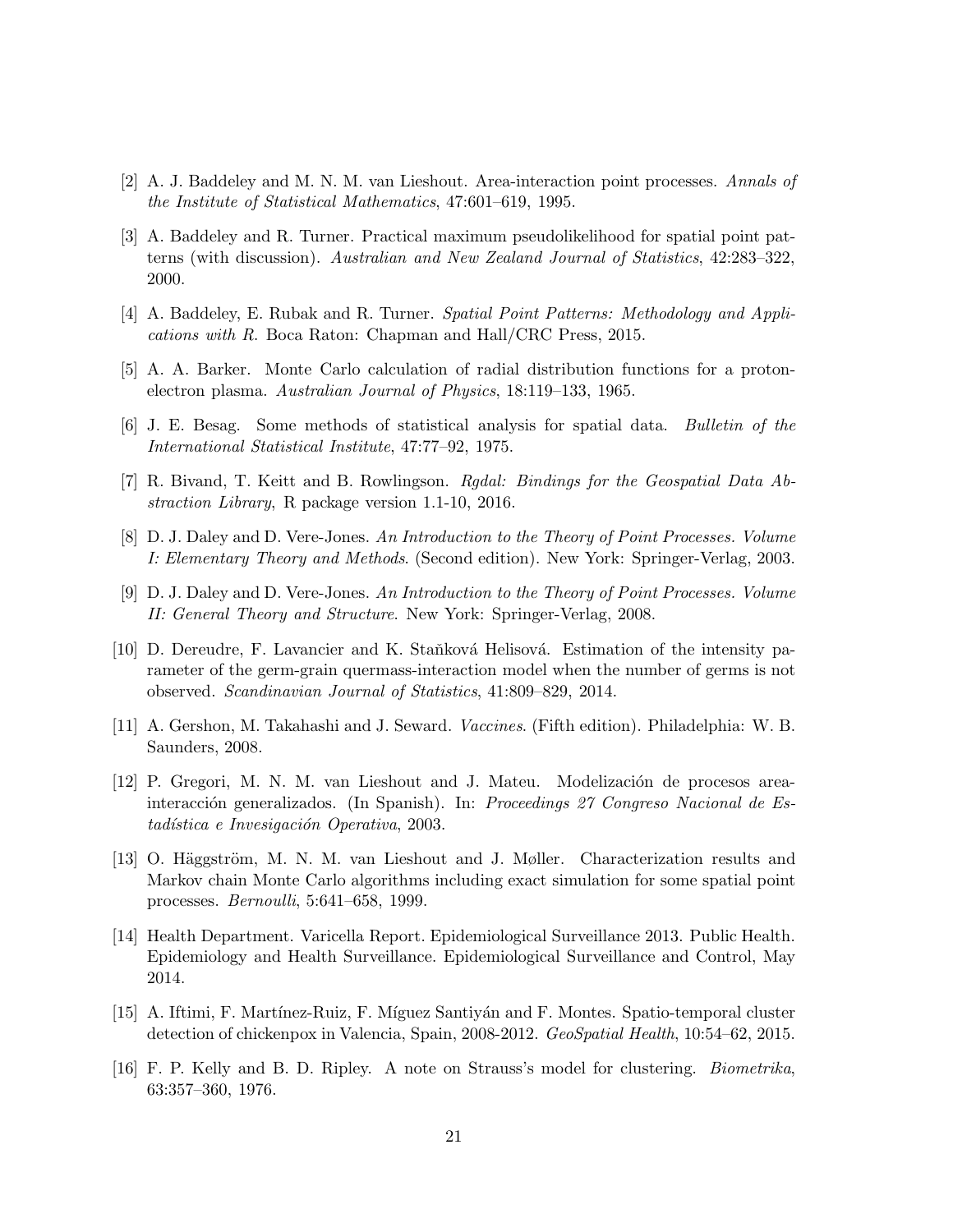- <span id="page-21-4"></span>[17] W. S. Kendall. Perfect simulation for the area-interaction point process. In: L. Accardi and C. C. Heyde (Eds.), Probability Towards 2000. New York: Springer-Verlag, Lecture Notes in Statistics 128, 1998.
- <span id="page-21-13"></span><span id="page-21-3"></span>[18] W. S. Kendall, M. N. M. van Lieshout and A. J. Baddeley. Quermass-interaction processes: Conditions for stability. Advances in Applied Probability, 31:315–342, 1999.
- <span id="page-21-11"></span>[19] Y. A. Kutoyants. Statistical Inference for Spatial Poisson Processes. New York: Springer-Verlag, Lecture Notes in Statistics 134, 1998.
- <span id="page-21-0"></span>[20] M. N. M. van Lieshout. Stochastic Geometry Models in Image Analysis and Spatial Statistics. Amsterdam: CWI Tract 108, 1995.
- <span id="page-21-8"></span>[21] M. N. M. van Lieshout. Markov Point Processes and their Applications. London: Imperial College Press, 2000.
- [22] N. Metropolis, A. W. Rosenbluth, M. N. Rosenbluth and A. H. Teller. Equation of state calculations by fast computing machines. Journal of Chemical Physics, 21:1087–1092, 1953.
- <span id="page-21-6"></span><span id="page-21-5"></span>[23] J. Møller and K. Helisová. Likelihood inference for unions of interacting discs. Scandinavian Journal of Statistics, 3:365–381, 2010.
- [24] N. Picard, A. Bar-Hen, F. Mortier and J. Chadœuf. The multi-scale marked areainteraction point process: A model for the spatial pattern of trees. Scandinavian Journal of Statistics, 36:23–41, 2009.
- <span id="page-21-12"></span><span id="page-21-9"></span>[25] C. J. Preston. Spatial birth-and-death processes. Bulletin of the International Statistical Institute, 46:371–391, 1977.
- <span id="page-21-10"></span>[26] R Core Team. R: A Language and Environment for Statistical Computing. R Foundation for Statistical Computing, Vienna, Austria, 2015.
- <span id="page-21-1"></span>[27] B. D. Ripley. Modelling spatial patterns (with discussion). Journal of the Royal Statistical Society Series B, 39:172–212, 1977.
- [28] B. D. Ripley. Statistical Inference for Spatial Processes. Cambridge: Cambridge University Press, 1988.
- <span id="page-21-2"></span>[29] B. D. Ripley. Gibbsian interaction models. In: Griffith, D. A. (Ed.), Spatial Statistics: Past, Present and Future. Ann Arbor: Institute of Mathematical Geography, Monograph Series 12, 1990.
- <span id="page-21-7"></span>[30] B. D. Ripley and F. P. Kelly. Markov point processes. Journal of the London Mathematical Society, 15:188–192, 1977.
- <span id="page-21-14"></span>[31] J. P. Snyder. Map Projections – A Working Manual. Washington: United States Government Printing Office, 1987.